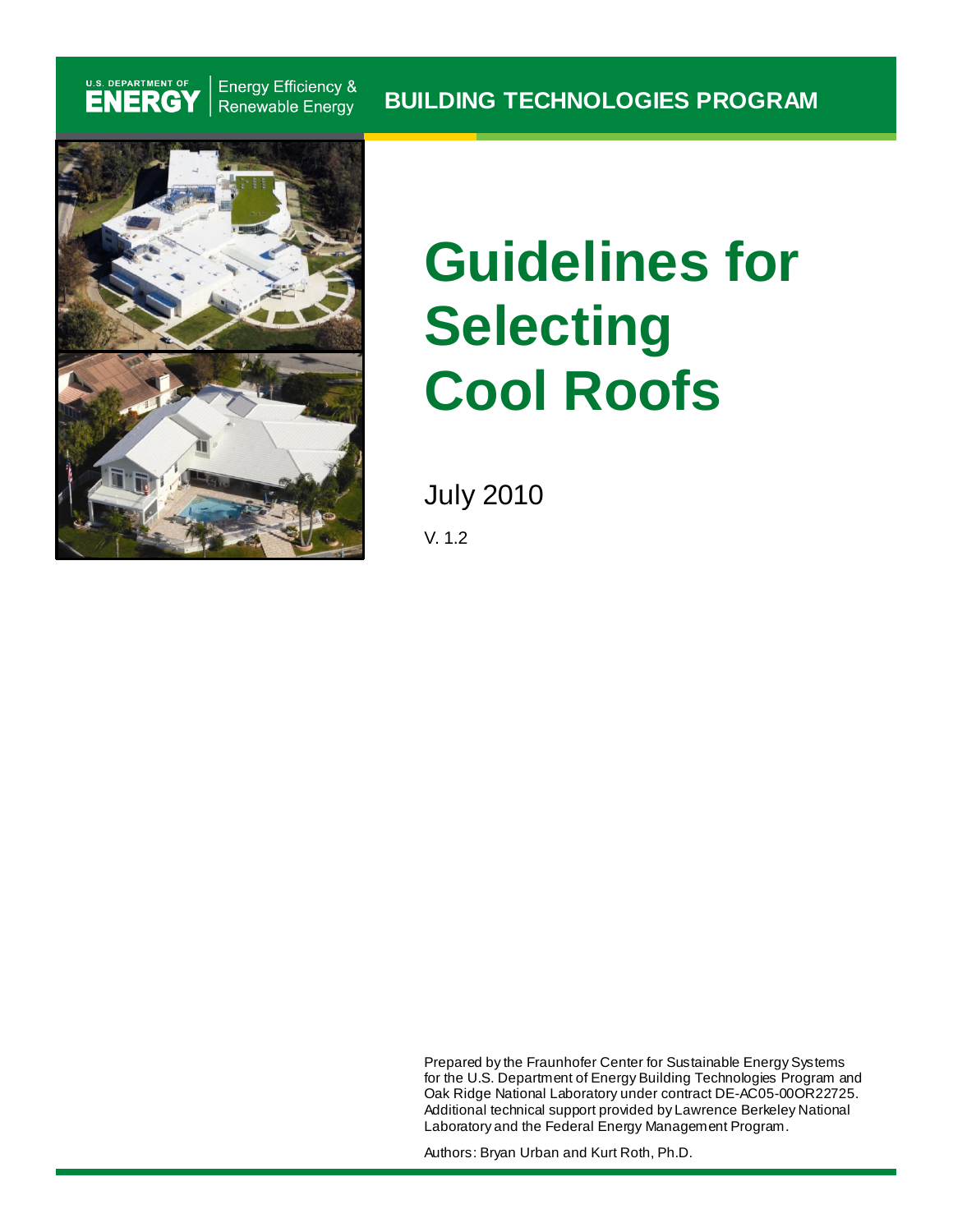

## **Table of Contents**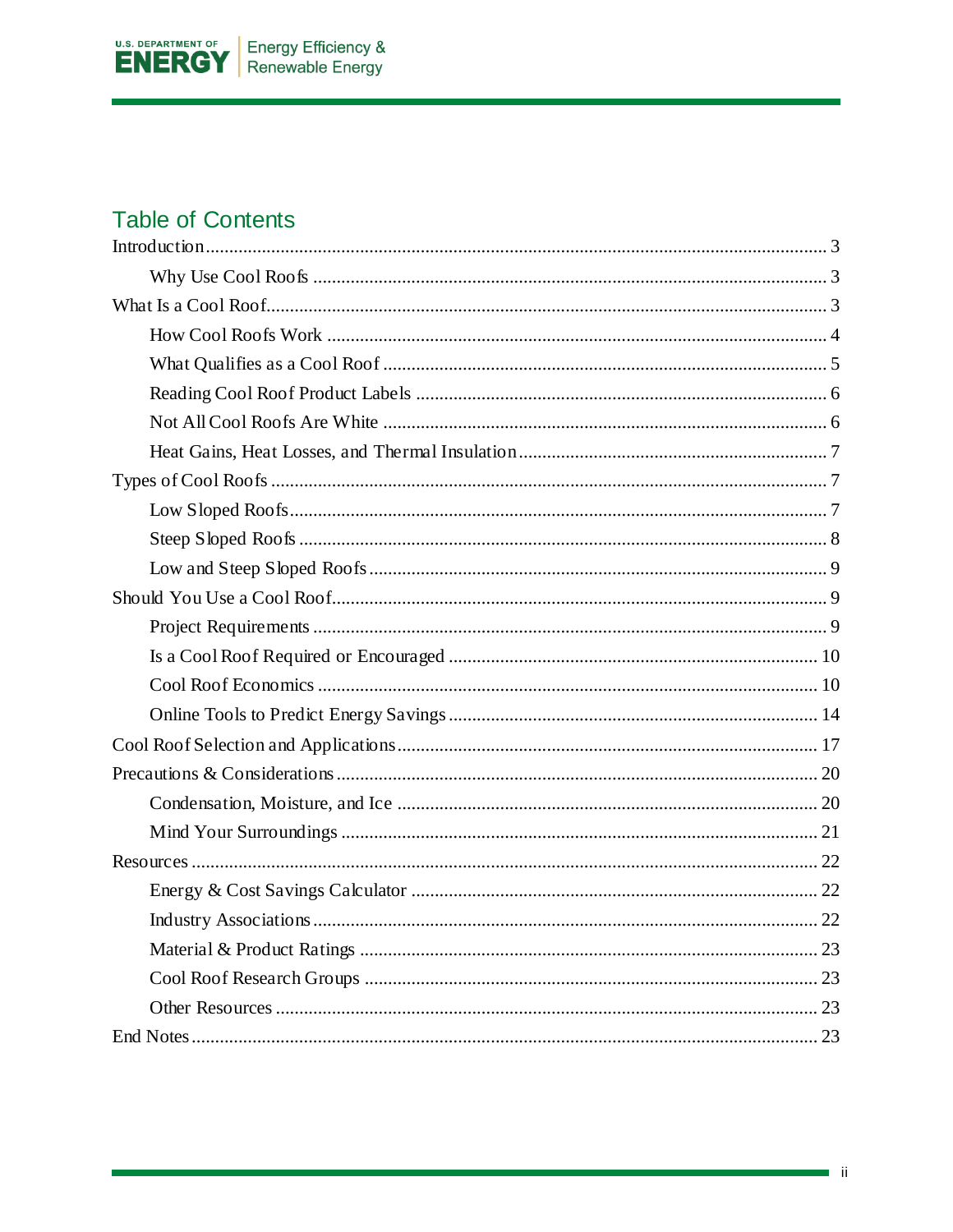

## <span id="page-2-0"></span>**Introduction**

Cool roofs can help many building owners save money while protecting the environment. This guidebook has been created to help you understand how cool roofs work, what kinds of cool roof options are available, and how to determine if cool roofing is appropriate for your building. If you are planning a new building or replacing or restoring an existing roof, cool roofs should be

considered as an energy efficiency option. Cool roof products exist for virtually every kind of roof.

Just as wearing light-colored clothing can help keep a person cool on a sunny day, cool roofs use solar-reflective surfaces to maintain lower roof temperatures. Traditional dark roofs can reach temperatures of 150ºF (66ºC) or more in the summer sun. A cool roof under the same conditions could stay more than 50°F (28ºC) cooler, Figure 1.



A dark roof (left) becomes much hotter than a cool white roof (right) on a sunny afternoon.

#### <span id="page-2-1"></span>Why Use Cool Roofs

A cool roof can be desirable to a building owner for several reasons. Cool roofs can

- reduce energy bills by decreasing air conditioning needs,
- improve indoor thermal comfort for spaces that are not air conditioned, and
- decrease roof operating temperature, which may extend roof service life.

In many cases, cool roofs cost about the same as non-cool alternatives. The energy cost savings you can realize from a cool roof depends on many factors, including local climate; the amount of insulation in your roof; how your building is used; energy prices; and the type and efficiency of your heating and cooling systems.

Cool roofs can also benefit the environment, and policymakers may issue cool roof regulations to provide these benefits to society. Cool roofs can

- reduce local air temperatures, which improves air quality and slows smog formation;
- reduce peak electric power demand, which can help prevent power outages;
- reduce power plant emissions, including carbon dioxide, sulfur dioxide, nitrous oxides, and mercury, by reducing cooling energy use in buildings; and
- $\bullet$  reduce heat trapped in the atmosphere by reflecting more sunlight back into space, which can slow climate change.

## <span id="page-2-2"></span>**What Is a Cool Roof**

*Cool roofs* are roofs that are designed to maintain a lower roof temperature than traditional roofs while the sun is shining. Sunlight is the primary factor that causes roofs to become very hot.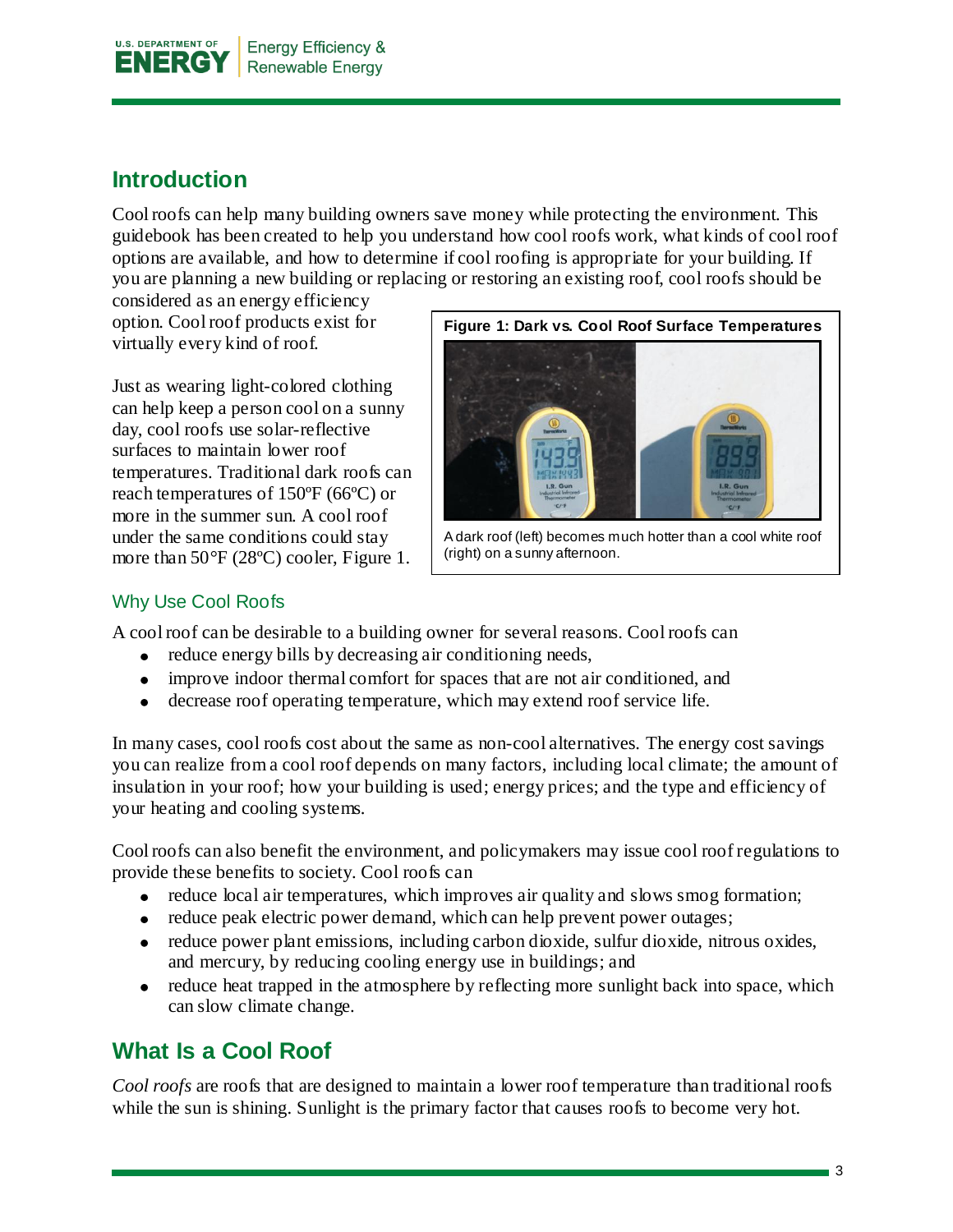

#### <span id="page-3-0"></span>How Cool Roofs Work

*Cool roofs* have surfaces that reflect sunlight and emit heat more efficiently than *hot* or *dark roofs*, keeping them cooler in the sun. In contrast, *hot roofs* absorb much more solar energy than *cool roofs*, making them hotter. *Solar reflectance* and *thermal emittance* are the two key material surface properties that determine a roof's temperature, and they each range on a scale from 0 to 1. The larger these two values are, the cooler the roof will remain in the sun.

Since most dark roofs absorb 90% or more of the incoming solar energy, the roof can reach temperatures higher than 150°F (66ºC) when it's warm and sunny. Higher roof temperatures



increase the heat flow into the building, causing the air conditioning system to work harder and use more energy in summertime. In contrast, light-colored roofs absorb less than 50% of the solar energy, reducing the roof temperature and decreasing air conditioning energy use.

Reducing the roof's temperature with a cool roof can also increase the need for heating during heating seasons. Later sections of this report show you how to evaluate the resulting cost savings for your building.

*Solar Reflectance* is the fraction of sunlight that a surface reflects. Sunlight that is not reflected is absorbed as heat. Solar reflectance is measured on a scale of 0 to 1. For example, a surface that reflects 55% of sunlight has a solar reflectance of 0.55. Most dark roof materials reflect 5 to 20% of incoming sunlight, while light-colored roof materials typically reflect 55 to 90%. Solar reflectance has the biggest effect on keeping your roof cool in the sun.

*Thermal Emittance* describes how efficiently a surface cools itself by emitting thermal radiation. Thermal emittance is measured on a scale of 0 to 1, where a value of 1 indicates a perfectly efficient emitter. Nearly all nonmetallic surfaces, like the unwrapped potato in Figure 3, have high thermal emittance, usually between 0.80 and 0.95, that helps them cool down. Bare, shiny metal surfaces, like aluminum foil, have low thermal emittance, which helps them stay

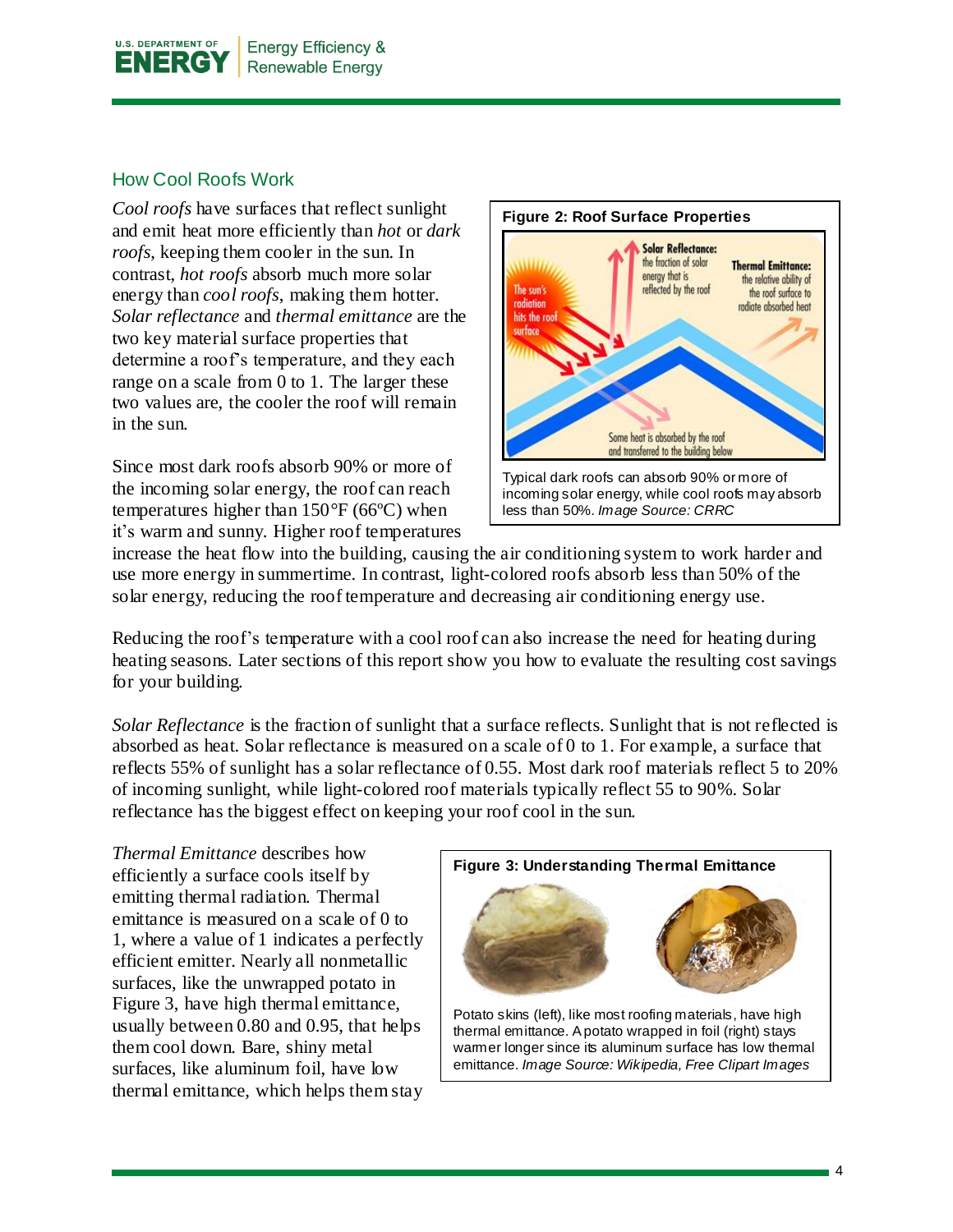

warm. A bare metal surface that reflects as much sunlight as a white surface will stay warmer in the sun because it emits less thermal radiation.

Solar Reflectance Index (SRI) is another metric for comparing the "coolness" of roof surfaces<sup>1</sup>. It is [calculated](http://coolcolors.lbl.gov/assets/docs/SRI%20Calculator/SRI-calc10.xls)<sup>1</sup> from solar reflectance and thermal emittance values. The higher the SRI, the cooler the roof will be in the sun. For example<sup>ii</sup>, a clean black roof could have an SRI of 0, while a clean white roof could have an SRI of 100. Dark roofs usually have an SRI less than 20.

#### <span id="page-4-0"></span>What Qualifies as a Cool Roof

Typical minimum cool roof requirements are shown in Table 1, and this is what we mean by "cool roof" throughout this document. A roof can qualify as cool in one of two ways. The first way is by meeting or exceeding both the minimum solar reflectance and thermal emittance values. The alternative way is to meet or exceed the minimum SRI requirement. This allows some roofs that have a low thermal emittance and a high solar reflectance (or vice versa) to still qualify as a cool roof.

| Roof Type           | <b>Solar</b><br><b>Reflectance</b><br>[3-year aged] | <b>AND</b> | <b>Thermal</b><br><b>Emittance</b><br>[new or aged] | ΟR | <b>Solar Reflectance</b><br>Index (SRI)<br>[3-year aged] |
|---------------------|-----------------------------------------------------|------------|-----------------------------------------------------|----|----------------------------------------------------------|
| Low sloped          | 0.55                                                |            | 0.75                                                |    | 64                                                       |
| <b>Steep sloped</b> | 0.20                                                |            | 0.75                                                |    | 16                                                       |

**Table 1: Typical Minimum Cool Roof Requirements, California Energy Commission<sup>2</sup>**

Cool roof requirements depend on the roof's slope. Low sloped roofs have a pitch of 9.5° or less (2:12 rise over run), while steep sloped roofs have a pitch greater than this. Requirements are usually less stringent for steep sloped roofs. Some heavier roofs – such as those with concrete pavers, ballast, or vegetation – also have less stringent cool roof standards. The weight of these roofs causes them to heat up more slowly, and during the night some of that stored heat is returned to the outdoor environment.

Others use different cool roof definitions. For example, the US Green Building Council's (USGBC) Leadership in Energy and Environmental Design (LEED) program currently uses minimum SRI values of 78 and 29 for low and steep sloped cool roofs, respectively iii. The U.S. Department of Energy (DOE) has decided to implement cool roofs on all its buildings whenever practicable<sup>3</sup>. The DOE uses the low sloped cool roof definition from Table 1 and defines steep sloped cool roofs as those with a 3-year aged SRI of 29 or greater. The ENERGY STAR<sup>®</sup> program specifies minimum solar reflectance (low slope: 0.65 initial, 0.50 aged; steep slope:

l <sup>i</sup>A spreadsheet that calculates SRI is offered at [http://coolcolors.lbl.gov/assets/docs/SRI Calculator/SRI-calc10.xls.](http://coolcolors.lbl.gov/assets/docs/SRI%20Calculator/SRI-calc10.xls)

<sup>&</sup>lt;sup>ii</sup> For these examples we assume the clean black roof has a solar reflectance of 0.05 and a thermal emittance of 0.90, and the clean white roof has a solar reflectance of 0.80 and thermal emittance of 0.90.

iii SRI 78 can be achieved by a roof with a solar reflectance of 0.77 and thermal emittance of 0.20. A less reflective (0.64) but more emissive roof (0.90) also achieves SRI 78. SRI 29 could be achieved with a solar reflectance of 0.28 and emittance of 0.90.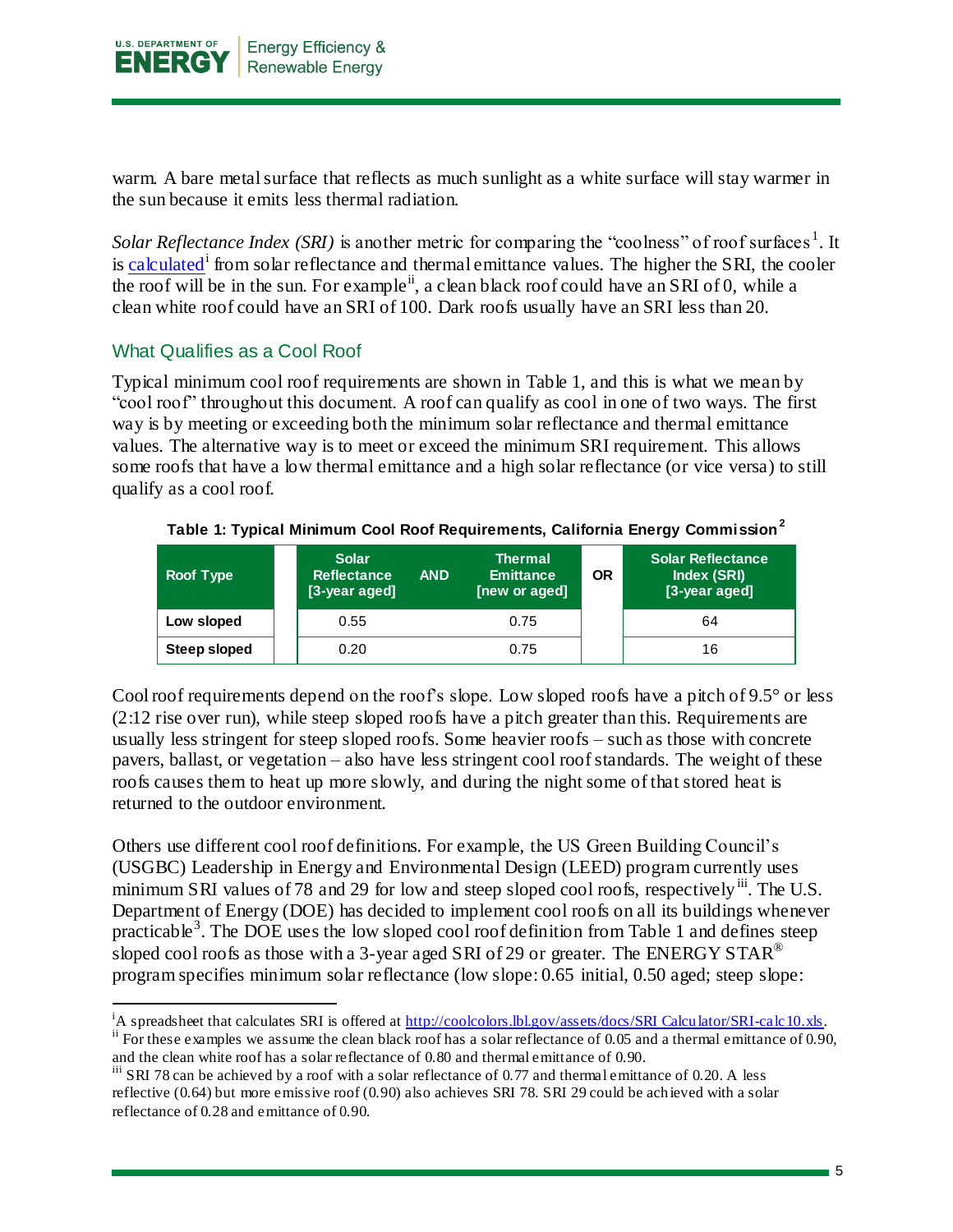

0.25 initial, 0.15 aged) and does not consider thermal emittance. To satisfy local building codes or to meet rebate program requirements, be sure to find and use the appropriate cool roof definition.

#### <span id="page-5-0"></span>Reading Cool Roof Product Labels

To help consumers compare the cool aspects of roof materials and coatings, the Cool Roof Rating Council (CRRC) manages a system for independently evaluating and documenting their properties. Roof products that are tested to CRRC methods receive a performance label, Figure 4, showing the measured solar reflectance and thermal emittance values. **NOTE: Any roofing product that is tested by a CRRC accredited laboratory can be listed in the CRRC directory. Being listed does not imply that a product is cool.**

Because roof material surface properties can change over time due to soiling and weathering, values are measured and reported for both initial and three-year weathered conditions. The label in Figure 4 shows this product's solar reflectance has dropped from 0.87 to 0.77 after three years. Most weathering or soiling occurs during the first year or two, and then values tend to stabilize.

Tested product data are [published](http://www.coolroofs.org/codes_and_programs.html)  [online](http://www.coolroofs.org/codes_and_programs.html)<sup>iv</sup> by the CRRC.

#### <span id="page-5-1"></span>Not All Cool Roofs Are White

Although white materials tend to be very good solar reflectors, colored roofing materials, like those shown in Figure 5, can also be made to reflect more sunlight. More than half of the sunlight reaching the earth is invisible to the human eye, and this invisible sunlight heats the roof. A colored surface that reflects much of the invisible sunlight is a called a *cool dark color*, or *cool color*. A cool dark color reflects more sunlight than a similarlooking conventional dark color, but less than a light-colored surface. For example, a conventional dark colored surface might reflect 20% of incoming sunlight, a cool dark colored surface, 40%; and a lightcolored surface, 80%.





tiles but have higher solar reflectance (R). *Image Source: American Rooftile Coatings and Lawrence Berkeley National Laboratory*

iv [http://www.coolroofs.org/codes\\_and\\_programs.html](http://www.coolroofs.org/codes_and_programs.html)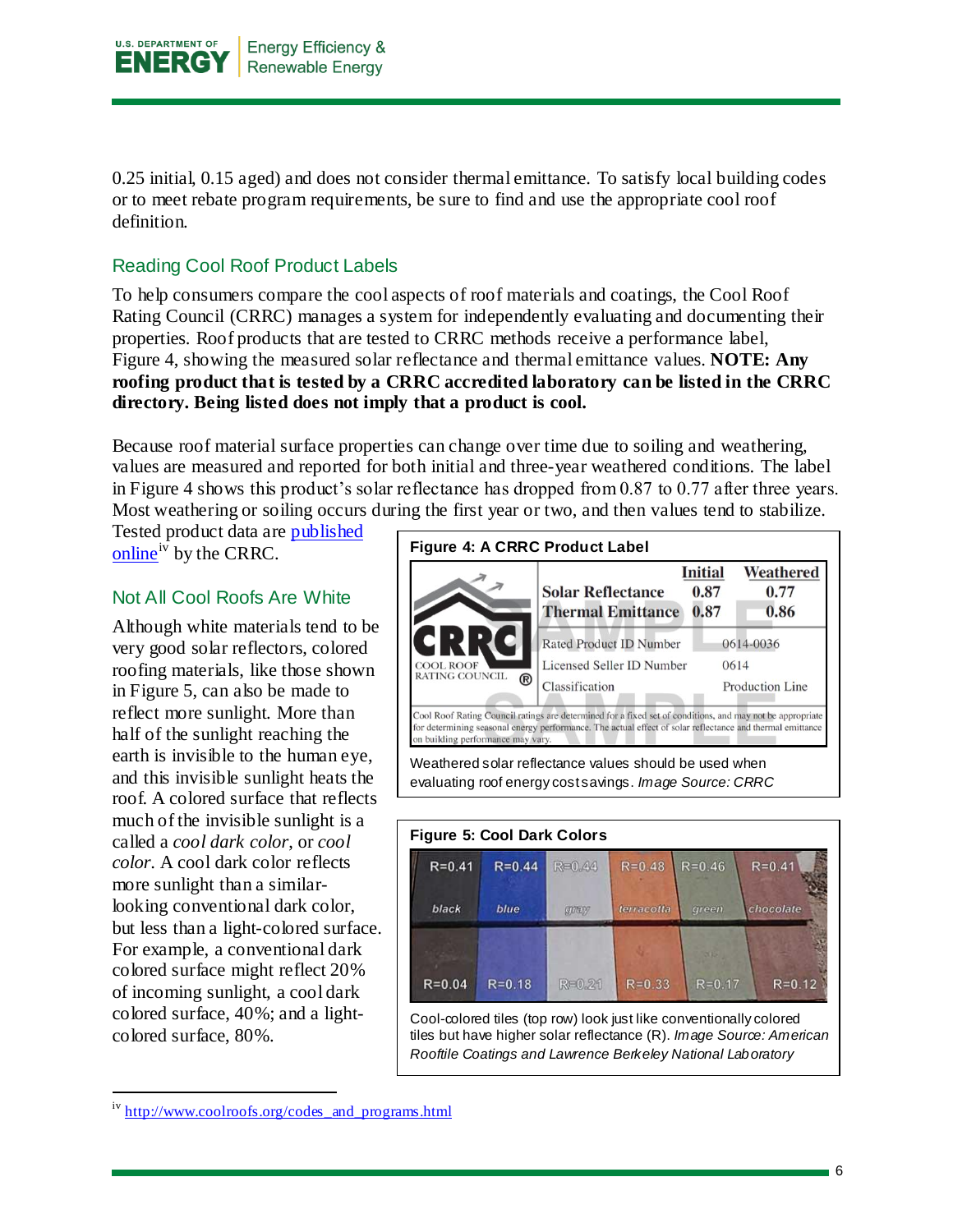

#### <span id="page-6-0"></span>Heat Gains, Heat Losses, and Thermal Insulation

Heat flows naturally from a warmer space to a colder space. Heat that flows into the building is called *heat gain,* while heat that flows out of the building is called *heat loss*. When too much heat gain (loss) occurs, your air conditioning system (heating system) operates to keep the space comfortable. A large amount of heat can be gained (or lost) through a building's roof. Cool roofs reduce heat gains throughout the year. This can save you energy on cooling, but it can also increase the energy you need for heating. Often, the annual cooling energy cost savings is substantially higher than the heating penalty.

Thermal insulation can greatly reduce the amount of heat lost or gained through a roofsystem. Even though cool roofs reduce solar heat gains, they are never a substitute for using sufficient thermal insulation. Insulation reduces heat losses and heat gains through the roof in ways a reflective surface cannot. For more information about the importance of thermal insulation, see these DOE resources: <u>Residential Insulation Fact Sheet</u><sup>v</sup> and [Energy Savers](http://www.energysavers.gov/your_home/insulation_airsealing/index.cfm/mytopic=11330)<sup>vi</sup>

## <span id="page-6-1"></span>**Types of Cool Roofs**

Roof systems are made of one or more material layers. The surface exposed to the sun is the one that determines if a roof is cool or not. Different roofing systems present different surface options. By selecting the right surface, you can usually make your new or existing roof cool. Here are some common roof systems along with a description of how their surfaces can be made cool. To learn more about these and other roof systems, check with the [National Roofing](http://www.nrca.net/consumer/roofsystems.aspx)  [Contractors Association.](http://www.nrca.net/consumer/roofsystems.aspx)<sup>vii</sup>

*Cool Roof Coatings* contain white or special reflective pigments that reflect sunlight. Coatings are like very thick paints that can protect the roof surface from ultra-violet (UV) light and chemical damage, and some offer water protection and restorative features as well. Coatings can extend a roof's service life as long as the roof is still in good condition, Figure 6. More than 500 different cool roof coatings are available, and products exist for most roof types. Manufacturers also coat some roof surfacing materials (membranes, metals, granules, etc.) at the factory to make them more reflective.

#### <span id="page-6-2"></span>Low Sloped Roofs

l

*Single-ply Membranes* are pre-fabricated sheets that are rolled onto the roof and attached with mechanical fasteners, adhered with chemical adhesives, or held in place with ballast (gravel, stones, or pavers). Some kinds of membranes, like  $TPO<sup>viii</sup>$  and  $PVC<sup>ix</sup>$ , are typically white and

v<br><http://www.ornl.gov/sci/roofs+walls/insulation/>

vi [http://www.energysavers.gov/your\\_home/insulation\\_airsealing/index.cfm/mytopic=11330](http://www.energysavers.gov/your_home/insulation_airsealing/index.cfm/mytopic=11330)

vii <http://www.nrca.net/consumer/roofsystems.aspx>

<sup>&</sup>lt;sup>viii</sup> TPO stands for thermoplastic polyolefin.

<sup>&</sup>lt;sup>ix</sup> PVC stands for polyvinyl chloride.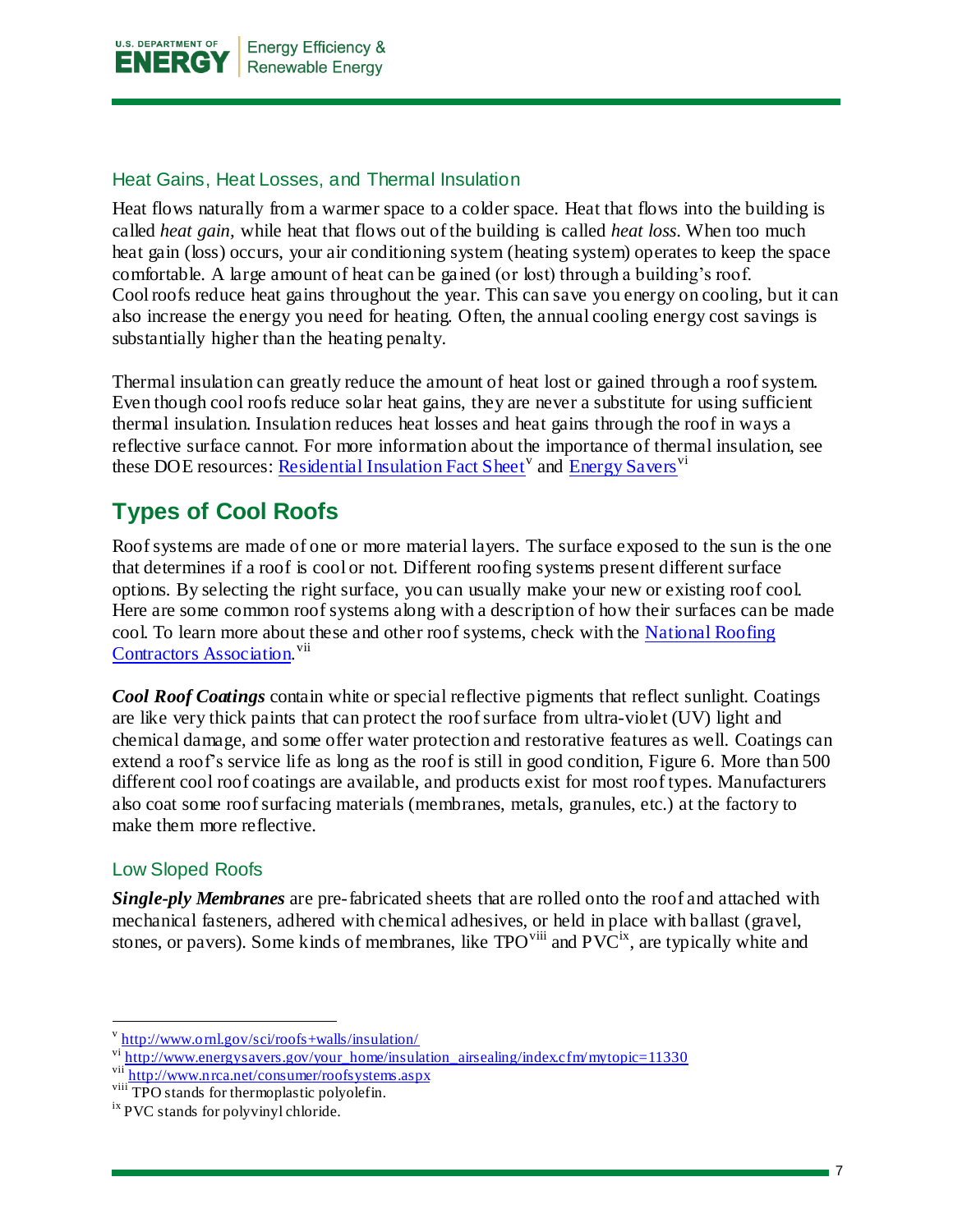

reflect sunlight well. Others, like  $EPDM<sup>x</sup>$ , are typically black, and must be formulated differently or coated to make them reflective.

*Built-Up Roofs* consist of a base sheet, fabric reinforcement layers, and a protective surface layer that is traditionally dark. The surface layer can be made in a few different ways, and each has cool options. One way involves embedding mineral aggregate (gravel) in a flood coat of asphalt. By substituting reflective marble chips or gray slag for dark gravel you can make the roof cool. A second way built-up roofs are finished is with a mineral surfaced sheet. These can be made cool with reflective mineral granules or with a factory-applied coating. Another surface option involves coating the roof with a dark asphaltic emulsion. This type can be made cool by applying a cool coating directly on top of the dark emulsion.

*Modified Bitumen Sheet Membranes* are composed of one or more layers of plastic or rubber material with reinforcing fabrics, and are surfaced with mineral granules or with a smooth finish. A modified bitumen sheet can also be used to surface a built-up roof, and this is called a "hybrid" roof. Modified bitumen surfaces can be precoated at the factory to make them cool.

*Spray Polyurethane Foam* roofs are constructed by mixing two liquid chemicals together that react and expand to form one solid piece that adheres to the roof. Since foams are highly susceptible to mechanical, moisture, and UV damage, they rely on a protective coating. These coatings are traditionally reflective and offer cool roof performance.

#### <span id="page-7-0"></span>Steep Sloped Roofs

 $\overline{a}$ 

*Shingled Roofs* consist of overlapping panels made from any of numerous materials. Fiberglass asphalt shingles, commonly used on homes, are coated with granules for protection. Cool asphalt shingles are use specially coated granules that provide better solar reflectance. While it is possible to coat existing asphalt shingles to make them cool, this is not normally recommended or approved by shingle manufacturers. Other shingles are made from wood, polymers, or metals and these can be coated at the factory or in the field to make them more reflective. Metal shingles are described in the *Metal Roofs* section that follows.

**Figure 6: Two Cool Roof Installations**

A cool coating is applied to a dark roof (top), and a cool single-ply membrane roof is unrolled (bottom). *Image Source: DIY Advice*

<sup>&</sup>lt;sup>x</sup> EPDM stands for ethylene propylene diene M-class, a kind of synthetic rubber.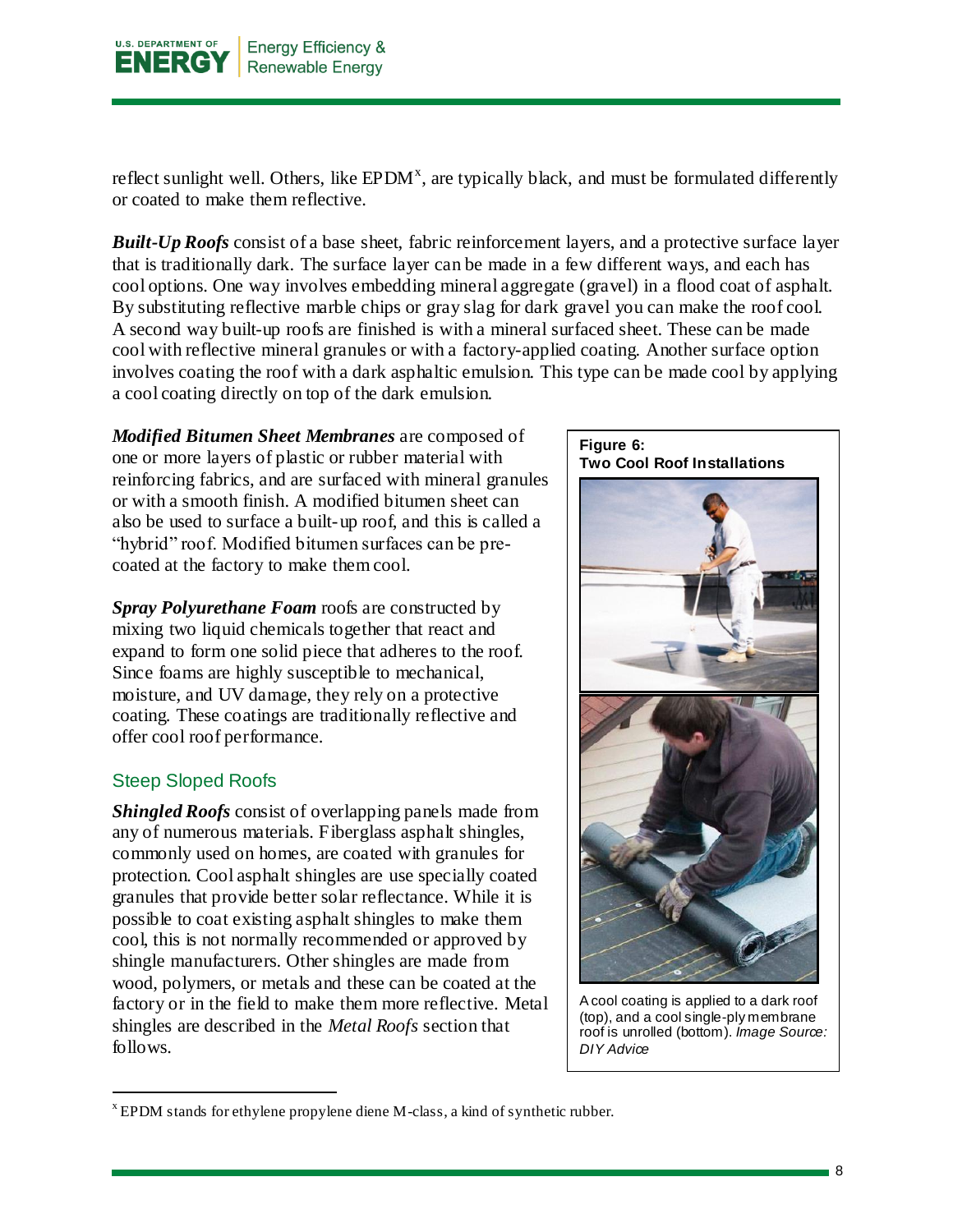

*Tile Roofs* can be made of clay, slate, or concrete. Clay and slate tiles come from the ground, so their colors differ depending on the earth's composition. Some varieties will naturally be reflective enough to achieve cool roof standards. Tiles can be also be glazed to provide waterproofing or coated to provide customized colors and surface properties. These surface treatments can transform tiles with low solar reflectance into cool roof tiles.

#### <span id="page-8-0"></span>Low and Steep Sloped Roofs

*Metal Roofs* are available with natural metallic finishes, oven-baked paint finishes, or granular coated surfaces. Usually, unpainted metals are good solar reflectors but poor thermal emitters so they rarely satisfy low slope cool roof requirements, though some may still have a high enough SRI to count as a cool roof<sup>xi</sup>. Paint applied at the factory or in the field can increase a metal roof's solar reflectance and thermal emittance, allowing it to achieve cool roof status. Alternatively, cool reflective coatings can be applied as with low sloped metal roofs.

## <span id="page-8-1"></span>**Should You Use a Cool Roof**

In this section, we discuss the key factors outlined in Table 2 that can help you determine if a cool roof is appropriate for your project.

| <b>Key Factors</b>          | <b>Questions</b>                                                                                                                                 |
|-----------------------------|--------------------------------------------------------------------------------------------------------------------------------------------------|
| <b>Project Requirements</b> | What kinds of roof or repair options are appropriate for your building?                                                                          |
| <b>Regulations</b>          | Is a cool roof required by code for your building?<br>Is a cool roof encouraged by voluntary programs?                                           |
| <b>Economics</b>            | How much more will a cool roof cost?<br>Is there a rebate or tax incentive available?<br>What cost savings can you expect from a cool roof?      |
| <b>Other Considerations</b> | Are there ordinances that restrict roof appearance / color?<br>Are cool roof products available?<br>How will a cool roof affect roof durability? |

#### **Table 2: Key Factors for Deciding on a Cool Roof**

#### <span id="page-8-2"></span>Project Requirements

l

It is best to begin by determining the most appropriate roof systems or repair/maintenance methods for your building. For existing roofs, the three main options are to coat the roof, recover the roof with a new waterproofing surface, or tear off the existing roof and replace it with a new roof. If your roof is in poor condition or near the end of its life, it is usually best to re-cover, replace, or retrofit the roof. In some cases it is possible to build a second roof on top of an existing old roof, but this depends on building codes and the structural integrity of your roof. If,

 $\frac{x}{x}$  Suppose a metal roof has an aged solar reflectance of 0.70 and a thermal emittance of only 0.10. Although the emittance is below the Table 1 requirements, the reflectance might be high enough to make up for it using the alternative SRI requirement. Using the [SRI calculator,](http://coolcolors.lbl.gov/assets/docs/SRI%20Calculator/SRI-calc10.xls) you find that this roof has an SRI of 60. This is high enough (SRI>16) to be cool for a steep-slope application, but too low (SRI>64) for a low-slope application.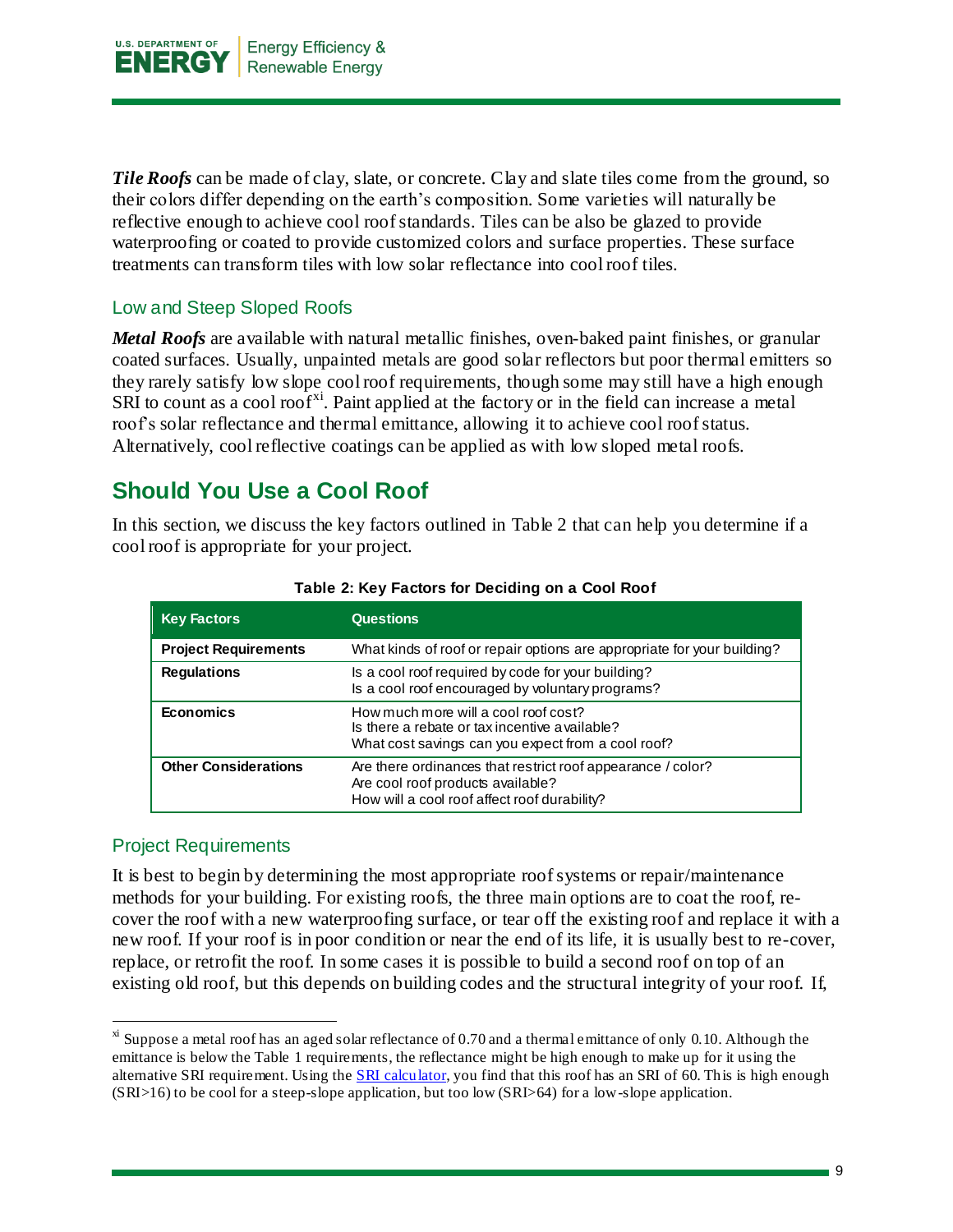

instead, your roof is in moderate condition and needs only minor repairs, a coating can be used after any repairs have been made.

For new or replacement roofs, you should talk with your roofing contractor or consultant to decide which roof types make sense for your building. Knowing which roof types to consider will make it easier to determine if a cool roof makes sense.

#### <span id="page-9-0"></span>Is a Cool Roof Required or Encouraged

In some regions, cool roofs are required by legislation. Voluntary programs may also encourage building owners to pursue cool roofs. For example, irrespective of climate, cool roofs qualify for 1 point under the USGBC's LEED-NC 2009, Sustainable Sites Credit. When cool roofs are optional yet encouraged, the decision should be considered carefully as cool roofs do not perform equally well everywhere.

On the web, the CRRC maintains [a list](http://www.coolroofs.org/codes_and_programs.html)<sup>xii</sup> of state codes, industry standards, and voluntary programs for cool roofs. Check with your roofing contractor and your local building authority, as these programs may change.

#### <span id="page-9-1"></span>Cool Roof Economics

Roof cost should be evaluated using a lifecycle approach. This means taking into account the upfront costs as well as the ongoing savings and expenses incurred throughout the roof's service lifetime. Other non-cost considerations are shown in Table 3. Roof lifetime, expected maintenance (regular roof inspections, repairs, and recoatings), disposal, and replacement costs should be evaluated for each viable roof option. Table 4 shows the range of benefits and costs you can expect to encounter for cool roofs.

| <b>Factor</b>             | <b>Notes</b>                                                                                                                      |
|---------------------------|-----------------------------------------------------------------------------------------------------------------------------------|
| <b>Voluntary Programs</b> | Some programs encourage cool roofs, even when they may not<br>be the best choice                                                  |
| <b>Comfort</b>            | In unconditioned spaces like warehouses, cool roofs can<br>maintain cooler indoor temperatures                                    |
| <b>Durability</b>         | Cool roofs may degrade slower and last longer than similar non-<br>cool roofs, but more data are needed to establish this benefit |
| <b>Maintenance</b>        | Some cool roofs in hot, humid environments may be more<br>susceptible to mold or algae growth; this can be cleaned off            |

#### **Table 3: Non-cost Considerations**

xii [http://www.coolroofs.org/codes\\_and\\_programs.html](http://www.coolroofs.org/codes_and_programs.html)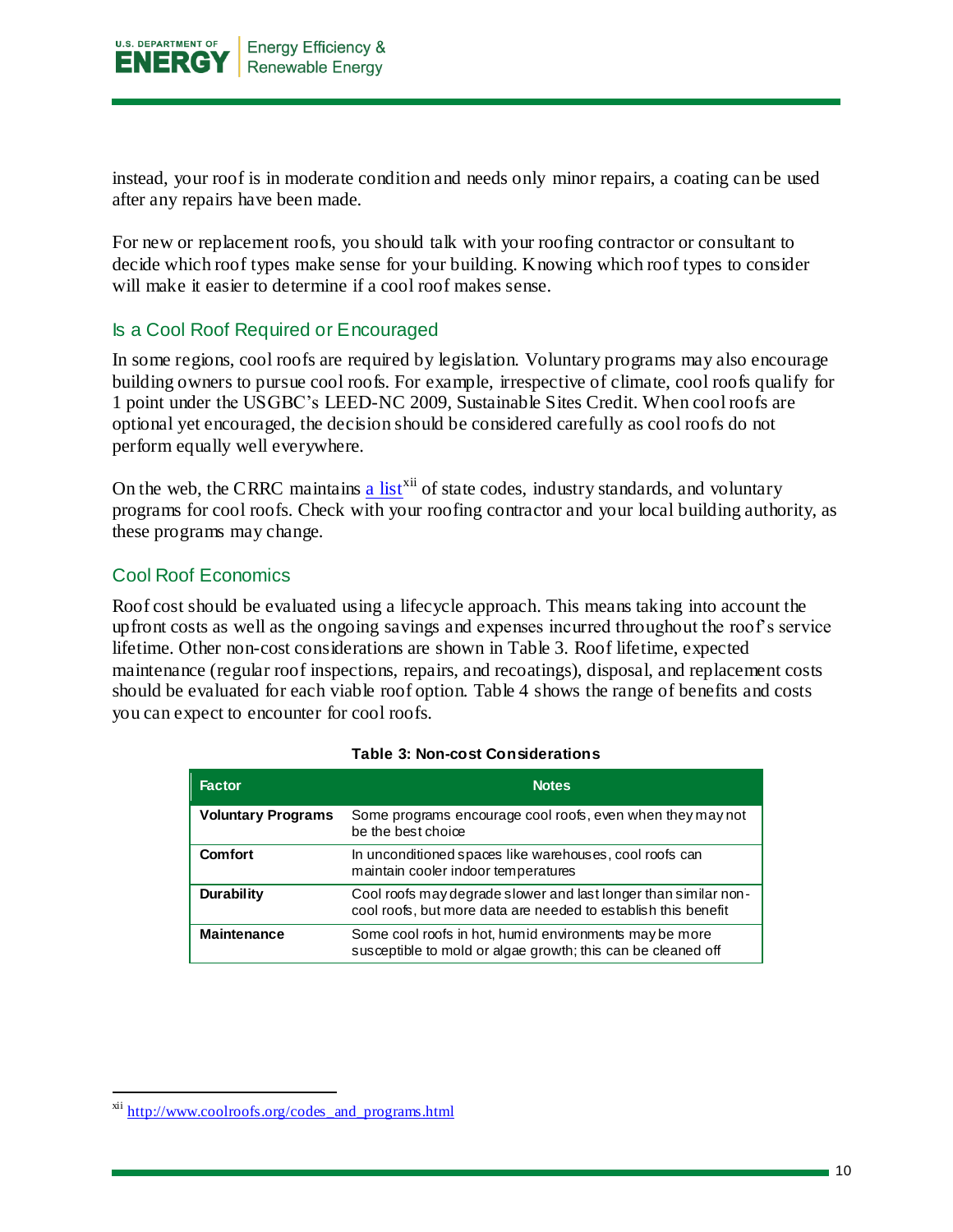|                                        | Cool vs.<br><b>Hot Roof</b> | <b>Notes</b>                                                                                                                                                                          |
|----------------------------------------|-----------------------------|---------------------------------------------------------------------------------------------------------------------------------------------------------------------------------------|
| <b>Upfront Savings (Costs)</b>         | $$/ft^2$ roof area          |                                                                                                                                                                                       |
| <b>Installed Cost</b>                  | $(0.00 - 0.75)$             | Material cost premium. As shown in Tables 5 & 6, most cool<br>options have only a slight cost premium or none at all.                                                                 |
| <b>Rebates</b>                         | $0.00 - 0.20$               | Rebates are available in select locations, check here:<br>http://www.coolroofs.org/codes and programs.html.                                                                           |
| <b>HVAC Downsizing</b>                 | $0.00 - 0.07$               | Reductions in peak cooling capacity tend to be modest, and are<br>only possible when cool roofing coincides with HVAC<br>replacement and reductions enable use of smaller AC systems. |
| <b>Annual Savings (Costs)</b>          | $$/ft^2$ /yr roof area      |                                                                                                                                                                                       |
| <b>Cooling Energy</b><br>$0.00 - 0.13$ |                             | Varies by location, insulation levels, HVAC equipment and<br>efficiency, and utility rates. Estimate energy cost savings with                                                         |
| <b>Heating Energy</b>                  | $(0.00 - 0.03)$             | the Roof Savings Calculator: http://www.roofcalc.com.<br>Snow on roofs can reduce the heating energy penalty.                                                                         |

#### **Table 4: Cool vs. Hot Roofs, Typical Expected Savings and Premiums**

#### *How Much More Will It Cost*

A cool roof need not cost more than a non-cool roof. Major roof costs include upfront installation (materials & labor) and ongoing maintenance (repair, recoating, and cleaning).

#### *Materials & Labor*

The installed costs of a roof can vary depending on several factors, including its type, size, complexity, method of attachment, and building location. Nevertheless, in cases where new roof surfaces need to be installed, cool roof options are usually similar in cost or slightly more expensive than similar non-cool alternatives (see Table 5). Slightly higher upfront costs occur mostly in colored roofs that require specialty reflective pigments. Manufacturers must research, develop, and test cool products, and this can also lead to higher prices. The labor required to install or coat cool roofs is about the same as for non-cool roofs.

On the other hand, converting a roof that is in good condition into a cool roof can cost more (see Table 6). For instance, if you want to coat your new dark roof just to make it a cool roof, the additional cost can be significant. More often, roofs are coated to extend their lifetimes. If you are already planning to coat your roof, then using a cool coating instead of a dark one will probably cost about the same. Notice that the cost of coating a roof cool depends on the existing roof's surface. Rough surfaced roofs, like those covered in granules, have more surface area, and require more coating material to achieve the desired thickness. If the existing roof is not already cool, it may require one extra coating to ensure full coverage.

Typical, approximate installed roof cost premiums for different cool roof options are given in Tables 5 and 6. The premiums equal the additional cost you can expect to pay for a cool product. For example, if you are planning to install a mineral-surfaced modified bitumen roof, the table indicates you might expect to pay  $$0.50/ft^2$  more for a cool roof with the same kind of surface. Since costs vary widely by location, check with your roofing contractor or estimator for more accurate cost comparisons.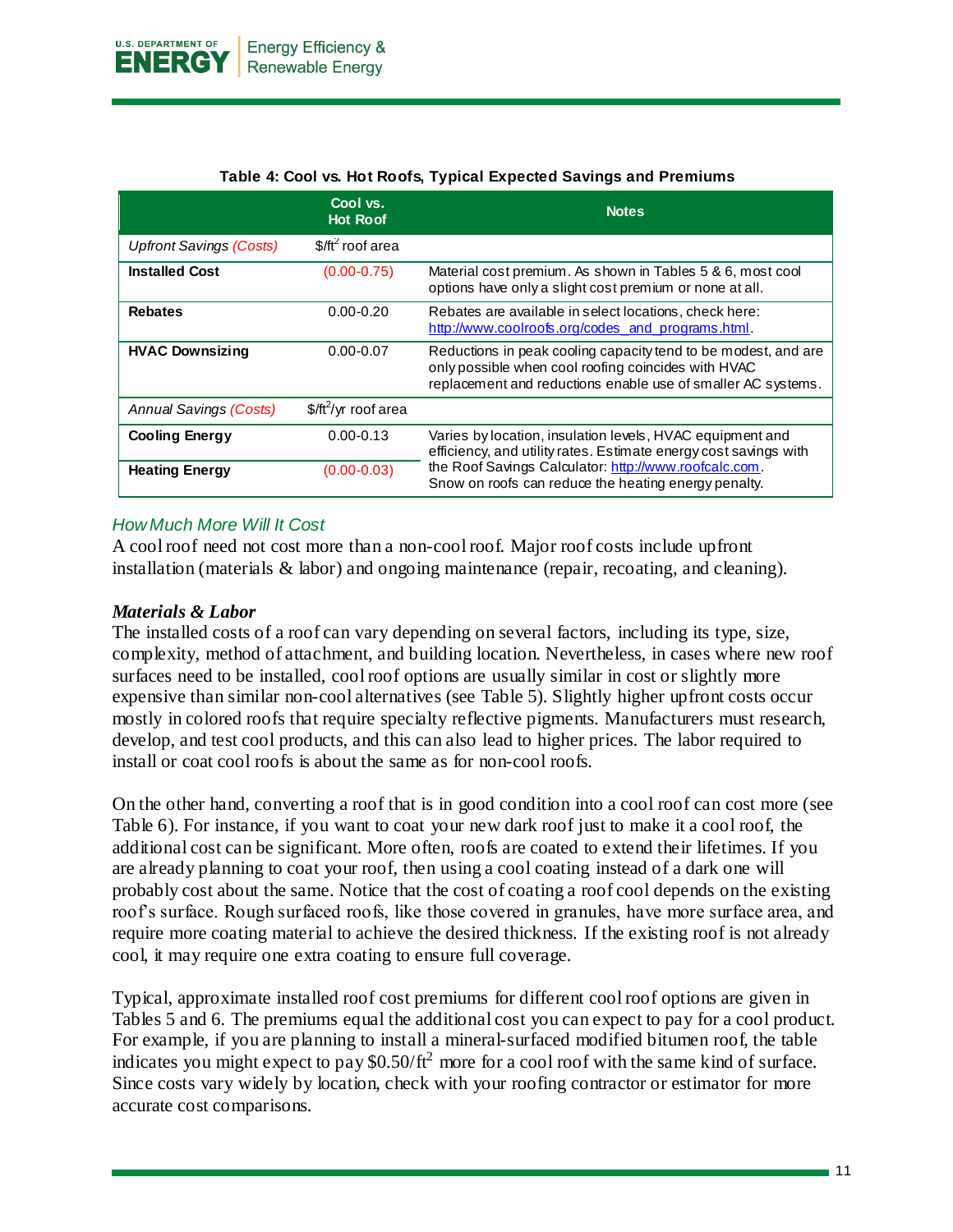| <b>Roof</b>                  | <b>Typical Non-Cool Surface</b> | <b>Cool Alternative</b>      | <b>Price Premium</b><br>$($/ft^2)$ |
|------------------------------|---------------------------------|------------------------------|------------------------------------|
| <b>Built-Up Roof</b>         | Mineral aggregate embedded      | Light-colored aggregate,     | 0.00                               |
|                              | in flood coat                   | like marble chips, gray slag |                                    |
|                              | Asphaltic emulsion              | Field applied coating on     | $0.80 - 1.50$                      |
|                              |                                 | top of emulsion              |                                    |
|                              | Mineral surfaced cap sheet      | White mineral granules       | 0.50                               |
| Metal <sup>9</sup>           | Unpainted metal                 | May already be cool          | 0.00                               |
|                              |                                 | Factory applied white paint  | 0.20                               |
|                              | Painted metal                   | Cool-colored paint           | $0.00 - 1.00 +$                    |
| <b>Modified Bitumen</b>      | Mineral surfaced cap sheet      | Factory applied coating,     | 0.50                               |
|                              |                                 | white mineral granules       |                                    |
|                              | Gravel surface in bitumen       | Light colored gravel         | 0.00                               |
|                              | <b>Metallic</b> foil            | May already be cool          | 0.00                               |
|                              |                                 | Field applied coating        | $0.80 - 1.50$                      |
|                              | Asphalt coating                 | Field applied coating on     | $0.80 - 1.50$                      |
|                              |                                 | top of asphaltic coating     |                                    |
| <b>Shingles</b> <sup>9</sup> | Mineral granules                | White granules               | 0.00                               |
|                              |                                 | Cool-colored granules        | $0.35 - 0.75$                      |
| <b>Sprayed</b>               | Liquid applied coating          | Most coatings are already    | 0.00                               |
| Polyurethane                 |                                 | cool to protect the foam     |                                    |
| Foam                         | Aggregate                       | Light colored aggregate      | 0.00                               |
| <b>Thermoplastic</b>         | White, colored, or dark         | Choose a white or light      | 0.00                               |
| <b>Membranes</b>             | surface                         | colored surface              |                                    |
| <b>Thermoset</b>             | Dark membrane, not              | Cool EPDM formulation        | $0.10 - 0.15$                      |
| <b>Membranes</b>             | ballasted (adhered or           | Factory cool ply or coating  | 0.50                               |
|                              | mechanically attached)          | on dark EPDM                 |                                    |
| Tiles <sup>9</sup>           | Non-reflective colors           | Clay, slate: naturally cool  | 0.00                               |
|                              |                                 | Cool colored coatings        | 0.00                               |

#### **Table 5: Roof Surfaces, Cool Alternatives, and Approximate Price Premiums\***

**\*Premiums are the extra cost, per square foot of roof area, of installing the cool roof option as compared with the corresponding non-cool option. Premiums are based on achieving the minimum cool roof characteristics described in Table 1. Values are**  approximate, and are based on discussions with roofing contractors, manufacturers, wholesalers, and RSMeans cost data.<br><sup>§</sup>These roofs may be used in steep slope applications where cool roof requirements are less stringent. **normally meet requirements for steep slope, but not for low slope. Premiums for shingles & tiles are based on steep slope requirements. All other premiums are based on low slope requirements.**

| Table 6: Making an Existing Roof Cool, Approximate Price Premiums* |
|--------------------------------------------------------------------|
| Data a Dae                                                         |

| <b>Roof</b>                                | <b>Maintenance Option</b>                                                                  | <b>Cool Alternative</b>                         | <b>Price Premium</b><br>$($/ft^2)$ |
|--------------------------------------------|--------------------------------------------------------------------------------------------|-------------------------------------------------|------------------------------------|
| <b>Smooth Dark</b>                         | Leave roof as <del>i</del> s                                                               | Apply cool coating                              | 1.25-2.40                          |
| <b>Surface</b>                             | Apply restorative dark coating<br>(asphalt, bitumen, colored<br>coating, etc.)             | Apply cool coating instead                      | $0.00 - 1.70$                      |
| <b>Rough Dark Surface</b>                  | Leave roof as-is                                                                           | Apply cool coating                              | 1.45-2.75                          |
|                                            | Apply restorative dark coating<br>(asphalt, bitumen, colored<br>coating, etc.)             | Apply cool coating instead                      | $0.00 - 1.90$                      |
| <b>Old Light or Cool</b><br><b>Surface</b> | Leave roof as <del>i</del> s                                                               | Apply maintenance coat<br>(single coat)         | $0.80 - 2.00$                      |
|                                            | Apply restorative dark<br>maintenance coating (asphalt,<br>bitumen, colored coating, etc.) | Apply cool maintenance<br>coating (single coat) | $0.00 - 1.45$                      |
| Any Roof                                   | Replace roof                                                                               | Replace with cool roof                          | See Table 5                        |

**\*Premiums are the extra cost, per square foot of roof area, of installing the cool roof option as compared with the corresponding non-cool option. Premiums are based on achieving the minimum cool roof characteristics described in Table 1. Values are approximate, and are based on discussions with roofing contractors, manufacturers, wholesalers, and RSMeans cost data.**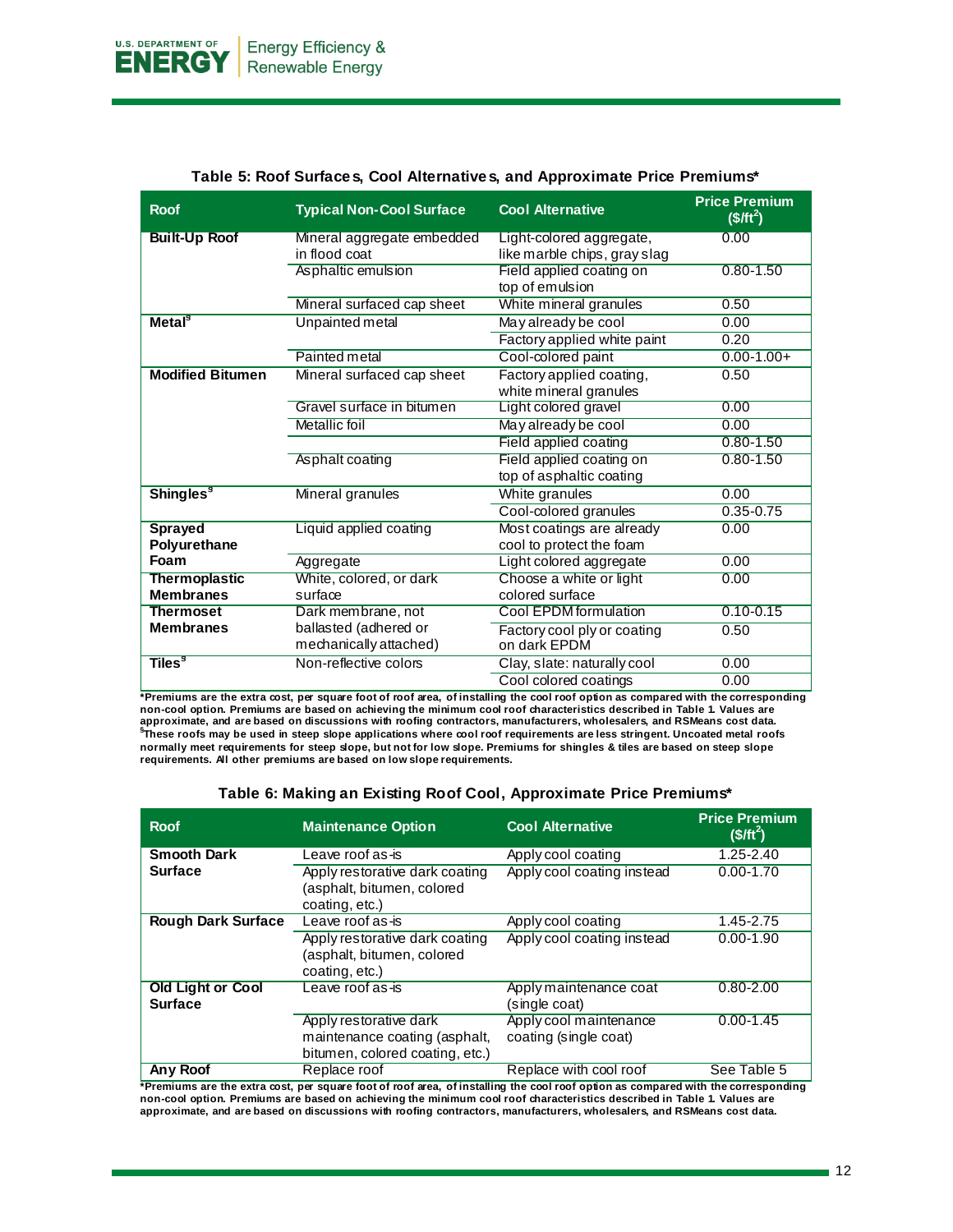

*Maintenance* of cool roofs is similar to non-cool roofs. Dirtying of roofs reduces solar reflectance. Although annual cleaning can restore up to 90% of initial reflectance, the energy cost savings alone does not warrant the  $\cos t^4$ . If you do clean your roof, be sure to follow the manufacturer's cleaning recommendations, since improper cleaning (e.g., power washing, harsh chemicals) could damage your roof.

In warm, moist locations, cool roof surfaces can be more susceptible to algae or mold growth than hot roofs. This is not a major problem, but it can look bad and reduce the roof's reflectance. Some roof coatings include special chemicals that prevent mold or algae growth, and these can last for a few years.

In cold climates, roofs can accumulate moisture through condensation, and this may eventually lead to material degradation. Moisture control in cold climates is an important part of any roof's design. It is possible, though not yet proven, that cool roofs might be more susceptible to accumulating moisture than dark roofs of the same design. This phenomenon is discussed in more detail in the precautions section, and can be avoided using proper design techniques.

#### *How Much Will You Save*

Cool roofs can save money in several ways, including energy savings, rebates and incentives, HVAC equipment downsizing, and extended roof lifetime.

*Energy Savings* from reducing cooling loads are achieved each year, reducing building operating costs. Climate, roof reflectance, insulation levels, utility rates, and HVAC equipment efficiency all affect the expected savings. Web-based calculation tools make it easier for building owners predict the yearly energy and cost savings associated with cool roofs. Later, we will show you where to find and how to use one such tool to predict savings.

*Rebates and Incentives* **for cool roofs** are offered by some utilities and agencies. To find out if there are any programs in your location, visit the [CRRC website](http://www.coolroofs.org/codes_and_programs.html)<sup>xiii</sup> and check with your roofing contractor. Currently, certain kinds of residential cool roof projects are eligible for a Federal Tax Credit of 30% of materials, up to  $$1,500^5$ . Nonresidential building rebate programs can be more complicated, and may also include other efficiency measures besides cool roofs. Contact the rebate program agencies to determine the probable savings associated with a cool roof rebate.

*HVAC Equipment Savings* may be achieved when a cool roof reduces peak cooling loads significantly enough to reduce the air conditioning capacity needed. At best, the associated savings are modest  $(\$0.03-0.07/ft^2$  of cool roof area), and can only be realized when HVAC equipment is being replaced at the same time as the roof. Be aware that downsizing HVAC equipment could lead to insufficient cooling capacity if the cool roof becomes excessively dirty or is later replaced with a dark roof.

xiii [http://www.coolroofs.org/codes\\_and\\_programs.html.](http://www.coolroofs.org/codes_and_programs.html)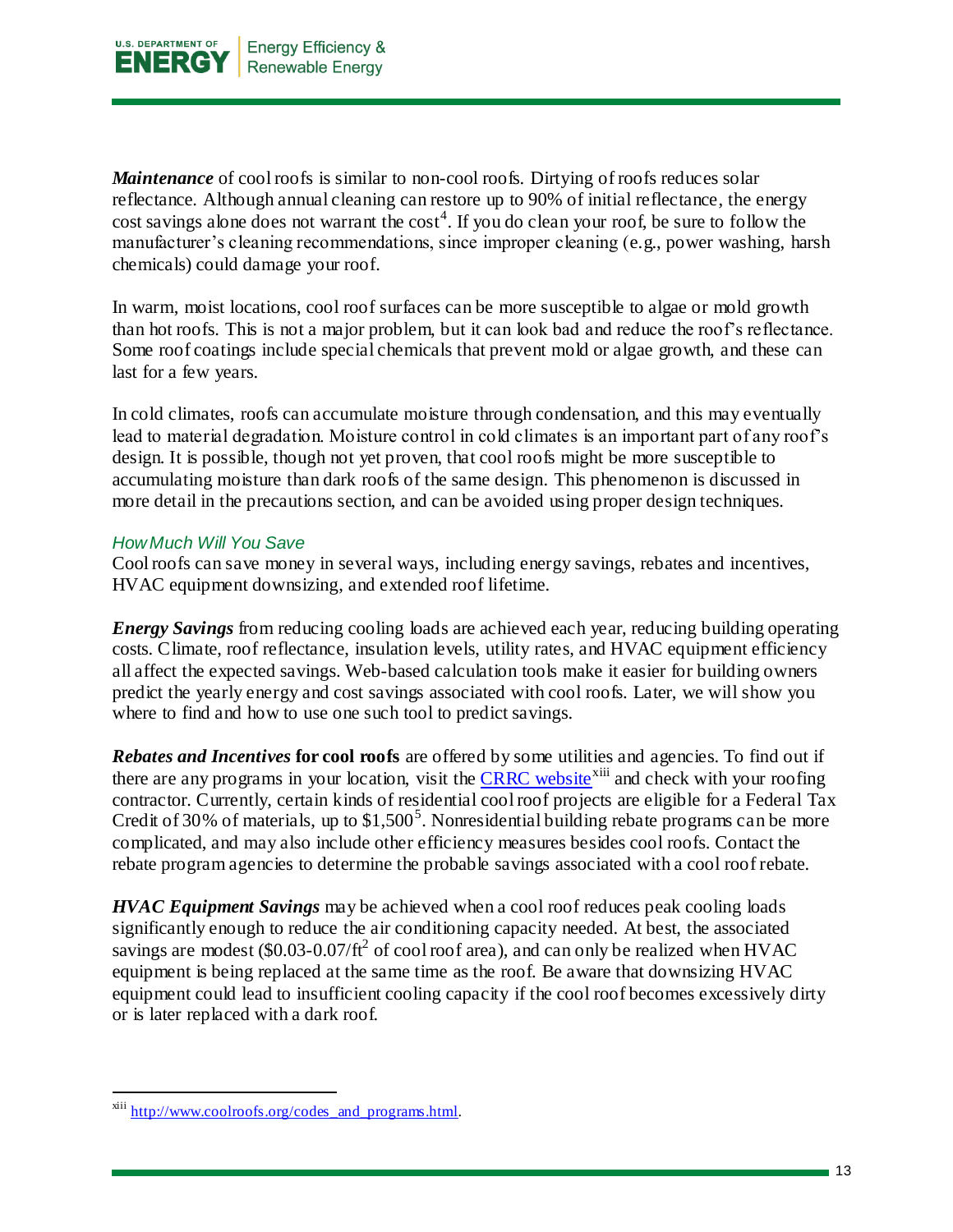

*Extended Roof Lifetime* is one possible advantage of using cool roofs. Roofs wear out and fail for many reasons, and some are linked to temperature. For example, higher temperatures can speed up material degradation. Cool roofs maintain a lower average temperature, so, in principle, this could slow heat-related degradation. Furthermore, several metal roof manufacturers believe that cooler roof temperatures slow color fading. In cases where heat-related degradation is the main reason for roof failure, it is plausible that a cool roof could be more durable and outlast a similar dark roof. More study is required to quantify these effects. Damage caused by other sources, like mechanical impacts, will not be avoided by using a cool roof. Today, manufacturers offer similar warranties for both cool and non-cool roofs.

#### <span id="page-13-0"></span>Online Tools to Predict Energy Savings

The [Roof Savings Calculator](http://www.roofcalc.com/)<sup>xiv</sup> is a simple and free online tool that allows users to calculate annual energy savings associated with choosing a cool roof instead of a dark roof. A portion of the interface is shown in Figure 7.

To use this tool, you will need to answer a few basic questions about your building and two proposed roofs. The results will show you how much energy savings you can expect to achieve by choosing a cool roof versus a dark- or less-cool roof, or by converting your existing roof to a cool roof. Several key factors affect the amount of energy you can save.



*Climate* has the biggest impact on energy savings. Cool roofs achieve the greatest cooling savings in hot climates (Climate Zones 1-3; see Figure 8) but can increase energy costs in colder climates due to reduced beneficial winter time heat gains. The DOE Cool Roof Calculator takes into account your local climate when you select the state and a city nearest your building.

xiv [http://www.roofcalc.com](http://www.roofcalc.com/)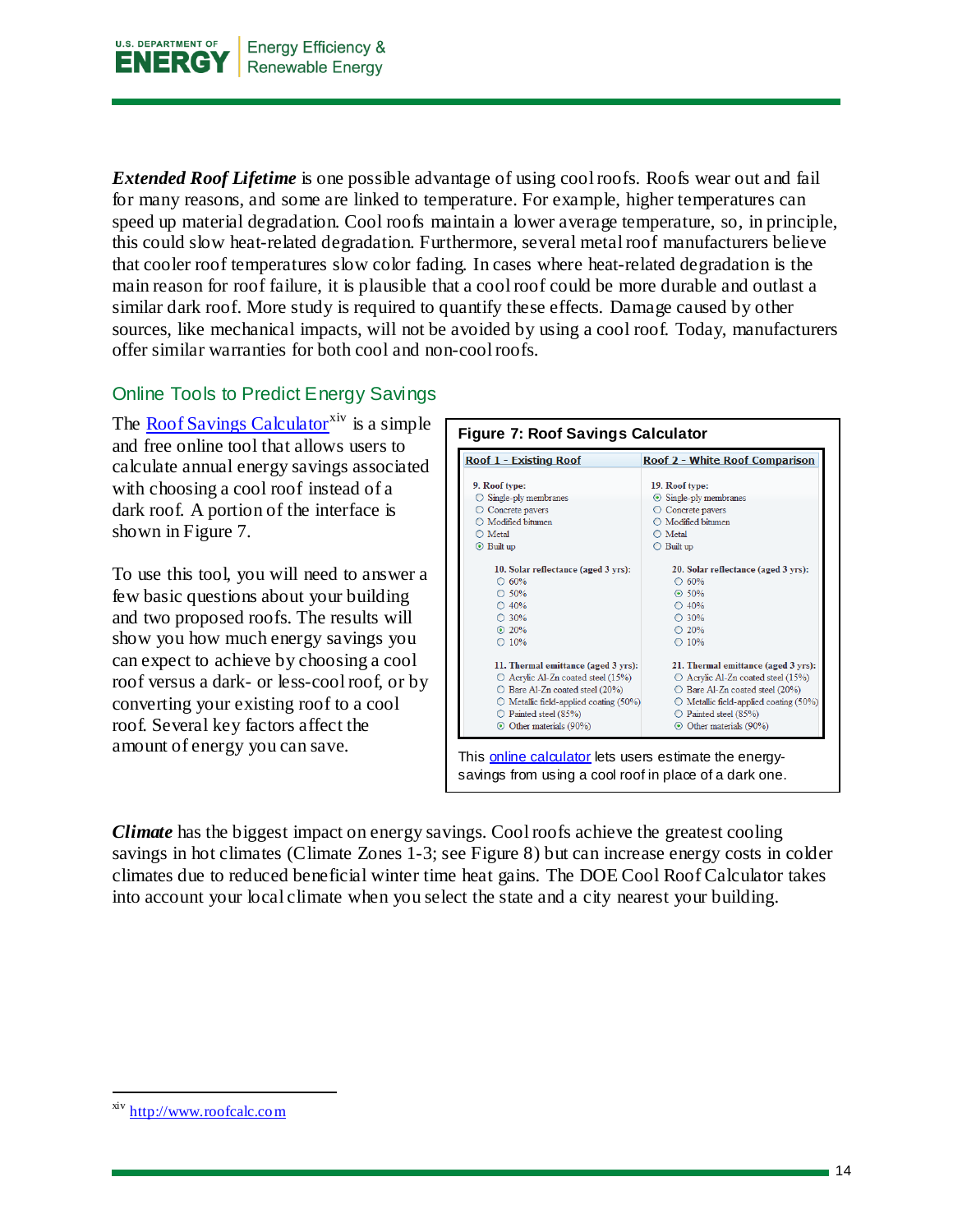

l



*Solar Reflectance and Thermal Emittance* values of the roof surface help determine its temperature. Most roofs are not washed frequently, so we recommend using aged values to predict energy savings. If aged values for your roof are unknown, you can estimate the aged solar reflectance based on the initial solar reflectance by using this formula<sup> $xy$ </sup>:

#### Aged Reflectance =  $0.7$  x (Initial Reflectance  $-0.2$ ) +  $0.2$

Some materials retain solar reflectance better than others, so use *measured* aged values whenever possible. Using initial values for thermal emittance is fine, since these values tend to change less over time.

*Insulation* reduces heat flow through the roof. A well-insulated roof will benefit less from a cool roof than a poorly insulated roof. Recent energy codes recommend R-20 insulation for nonresidential buildings in all U.S. climate zones, except for Climate Zone 1 (which is R-15). If you don't know your roof's insulation, you can use R-20 for a conservative savings estimate if your building was constructed in the past 15 years.

*Utility Rates & Fuel Types* vary by location and by customer. This tool allows you to specify what type of fuel you use for heating and cooling, as well as the price you pay. By clicking on the  $\bullet$  buttons, you can find recent average utility rates for your state.

xv For example, if a roof material has an initial solar reflectance of **0.80**, using the equation you can predict that the expected aged reflectance is **0.62** as shown here**: Aged Reflectance** = 0.7\*(**0.80**-0.2) + 0.2 = **0.62**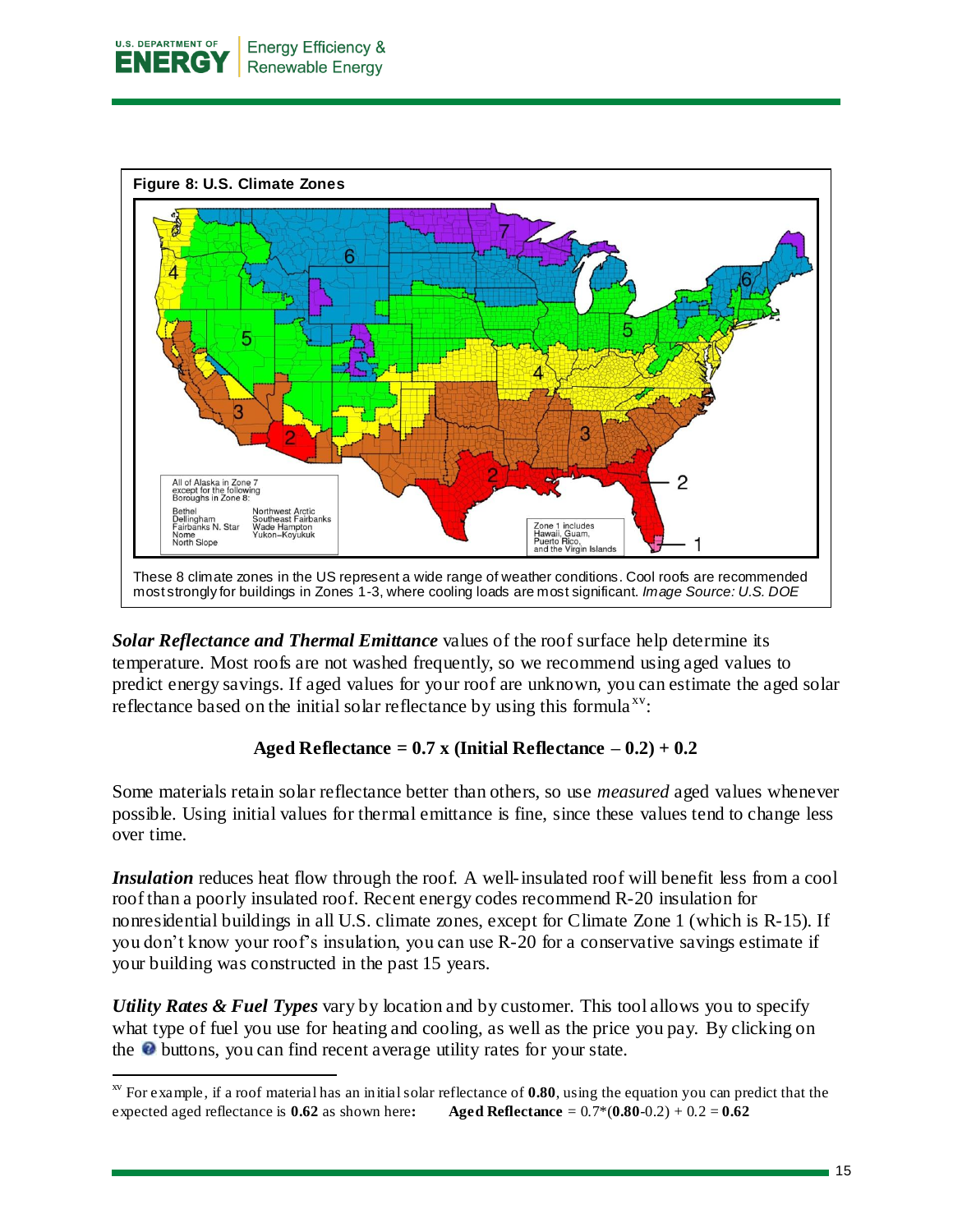

*Equipment Efficiency* affects savings as well. Buildings with less efficient HVAC equipment will save more energy with cool roofs. If you plan to replace your inefficient HVAC equipment soon after replacing the roof, be sure to input the updated efficiency values.

*Results* are obtained after entering the above information and clicking the "Calculate" button. A calculation routine will predict your annual energy cost savings per square foot of roof area. *Cooling Savings* and *Heating Savings (penalty)* are presented, along with *Net Energy Savings (penalty)*. Heating penalties are usually smaller than cooling savings, so most locations will yield a net energy cost savings for cool roofs.

#### **Hypothetical Example 1: Roof Coating Comparisonxvi**

Suppose your building has a 20,000  $\text{ft}^2$  roof that is in reasonable condition, and you want to coat the roof to make it last five years longer. Your roofing contractor gives you two proposals: one for a dark coating and one for a cool coating. If the cool coating costs \$0.10 *more* per square foot, is it worth it to spend the extra  $$2,000$  (\$0.10/ft<sup>2</sup> x 20,000ft<sup>2</sup>) to have a cool roof?

- 1. Begin by using the [Roof Savings Calculator](http://www.roofcalc.com/) to compare the two roofs. Suppose you find that the cool roof lowers the cooling bill by  $$0.06/ft^2$  and increases the heating bill by \$0.02/ $\text{ft}^2$ . On average, you will save \$0.04/ $\text{ft}^2$  (= \$0.06/ $\text{ft}^2$  – \$0.02/ $\text{ft}^2$ ) on energy.
- 2. Next, calculate annual energy cost savings by multiplying the net savings by the roof area  $(20,000\text{ft}^2)$ . Each year you would save \$800 on energy costs (= \$1,200 cooling – \$400 extra for heating). Since the coating lasts five years, you would expect to save  $$4,000$  (= \$800/yr x 5 yr) on energy over the life of the coating.
- 3. Finally, to find the simple net savings, subtract the premium (if any) for the cool roof. In this case, the cool roof was \$2,000 more, so the net savings would be  $$2,000 = (= $4,000$ saved – \$2,000 extra). In this case, the cool roof looks like the better investment.

**Note:** even though the cool roof saves money, the net savings would only cover a small fraction of the *total* coating installation.

|                               | <b>Incremental</b><br><b>Benefit or Cost</b> | <b>Roof Area</b>          | <b>Years</b>      |          | <b>Lifetime Benefit</b><br>or Cost |
|-------------------------------|----------------------------------------------|---------------------------|-------------------|----------|------------------------------------|
| <b>Extra Upfront Cost</b>     | $$0.10/ft^2$                                 |                           | n/a               | $\equiv$ | $-$2,000$                          |
| <b>Cooling Energy Savings</b> | \$0.06/ft <sup>2</sup> /yr                   | $x20,000$ ft <sup>2</sup> | $x5$ yr           | =        | $+$ \$6,000                        |
| <b>Heating Energy Penalty</b> | \$0.02/ $\frac{\text{ft}^2}{\text{yr}}$      |                           |                   | =        | $-$2,000$                          |
|                               |                                              |                           | Lifetime Savings: |          | \$2,000                            |

#### **Table 7: Example 1 – Simple Cool Coating Comparison**

<sup>&</sup>lt;sup>xvi</sup> Costs used in these examples are for illustrative purposes only and do not represent actual costs.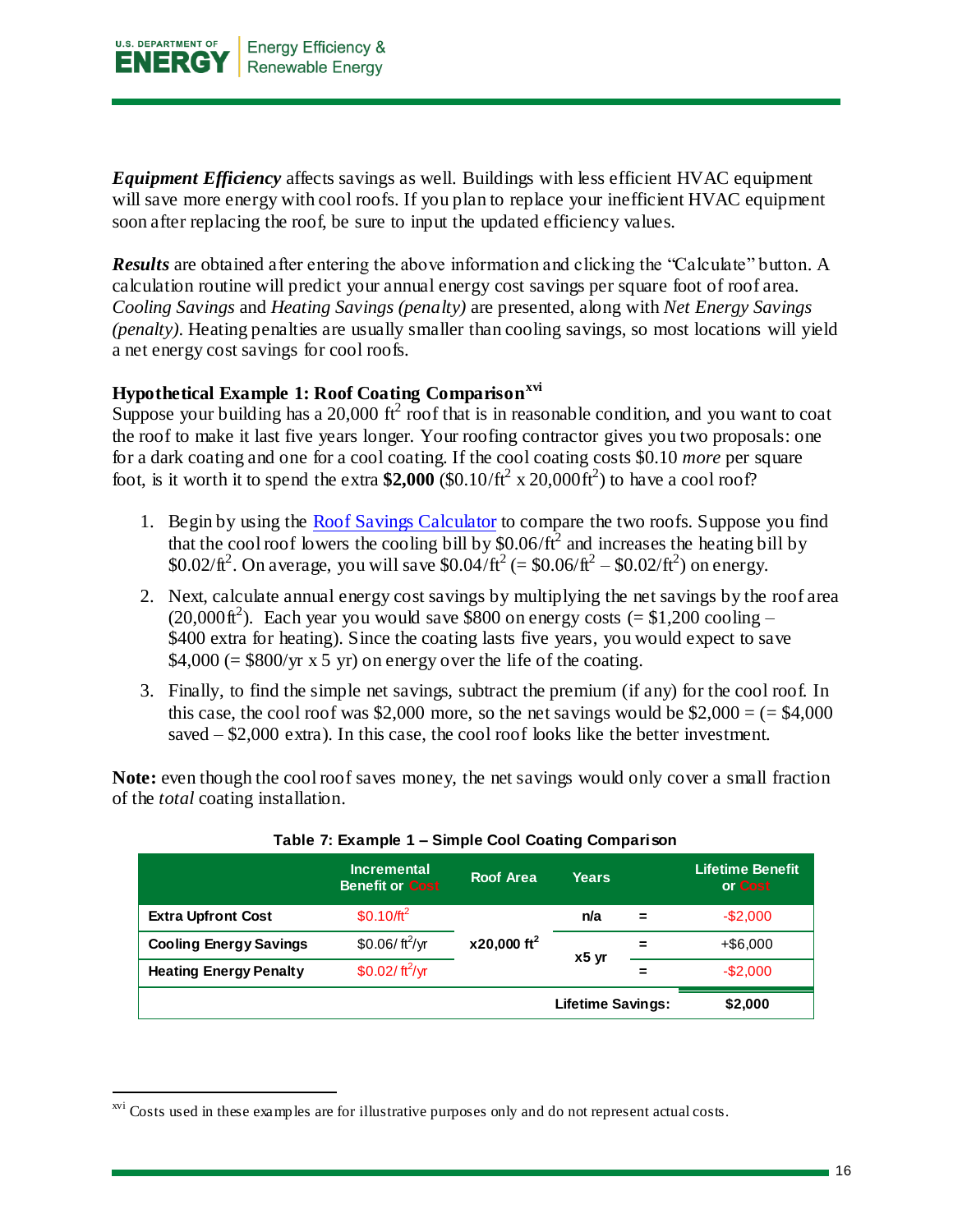

#### **Hypothetical Example 2: Roof Re-cover or Replacement**

Suppose that the same roof has come to the end of its useful life and you must replace it. You are evaluating a dark and a white membrane, each with a 15-year warranty. As before, the cool option costs  $$0.10/ft^2$  more than the dark membrane, and the cooling savings and heating penalty are the same as Example 1. This time, the predicted simple net savings (\$10,000) are much larger because the new roof lasts three times longer than the coating in Example 1.

|                               | <b>Incremental</b><br><b>Benefit or Cost</b> | <b>Roof Area</b>          | Years                    |     | <b>Lifetime Benefit</b><br>or Cost |
|-------------------------------|----------------------------------------------|---------------------------|--------------------------|-----|------------------------------------|
| <b>Extra Upfront Cost</b>     | \$0.10/ $ft^2$                               |                           | n/a                      | $=$ | $-$2,000$                          |
| <b>Cooling Energy Savings</b> | \$0.06/ft <sup>2</sup> /yr                   | $x20,000$ ft <sup>2</sup> | $x15$ yr                 | =   | $+ $18,000$                        |
| <b>Heating Energy Penalty</b> | \$0.02/ $\frac{\text{ft}^2}{\text{yr}}$      |                           |                          |     | $-$6,000$                          |
|                               |                                              |                           | <b>Lifetime Savings:</b> |     | \$10,000                           |

#### **Table 8: Example 2 – Simple Roof Replacement Comparison**

## <span id="page-16-0"></span>**Cool Roof Selection and Applications**

If you decide to consider a cool roof, these notes can help you select and install the right option for your building. The decision to make your existing roof a cool roof usually means deciding to coat the roof, replace the roof, or build another roof on top of the existing roof. If your roof is in good condition; has relatively few, easy-to-repair leaks; and has at least five years of expected service life, a cool coating may be a good option.

Note that the main reason for coating a roof is to extend its service life, and the energy savings alone will not normally provide sufficient financial reason to coat a roof to make it cool. If your roof is in poor condition, or is approaching the end of its service life, a roof re-covering (adding a new membrane) or replacement (removal of the existing roof, and installation of a new one) is the likely option. Roof re-covering or replacement gives you the opportunity to select any kind of roofing system and cool roof option you desire.

Above all, your roof must protect the building from the effects of weather, so be sure to select a roof system that will do this well. A durable roof is the result of the combined efforts of the building owner, specifier, manufacturer, and contractor. Insist that your installer follow all manufacturer installation procedures. Asking the right questions and being involved can help safeguard your investment. The following application notes will help guide you through this process.

**Roof Coatings** can be rolled, brushed, or sprayed onto most kinds of roofs. Any leaks or problems with the roof membrane must be repaired before coating the roof. If you plan to coat your roof, selecting the right coating for your particular roof is the most important thing you can do – cool roof or not. **NOTE: Roof coatings are not the same as exterior paints.** Ordinary paints are not designed to last on roof surfaces and will not provide protection. Three major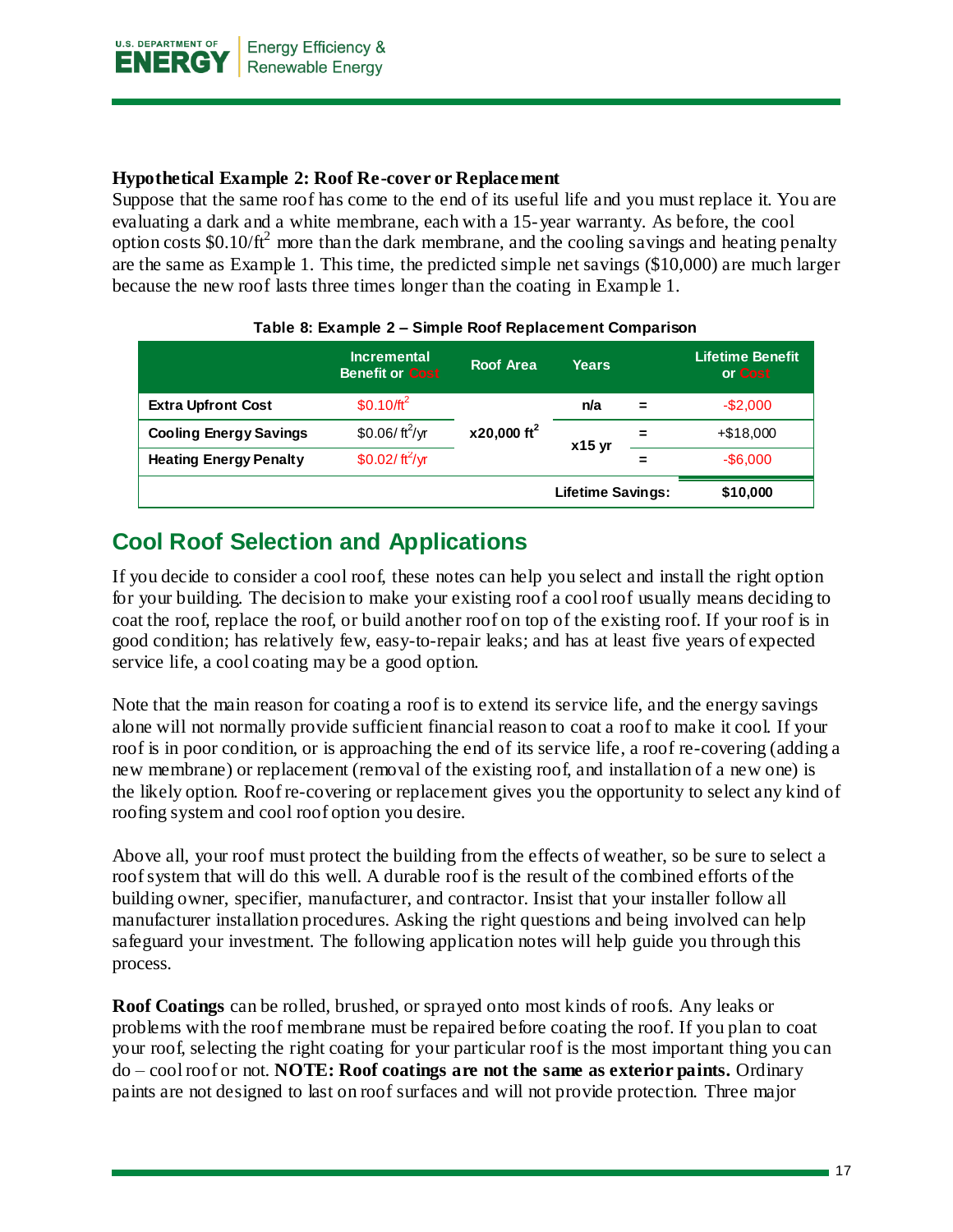

l

kinds of coatings include acrylic, silicone, and urethanes, and cool roof formulations are available for each, Table 9. Aluminized asphaltic emulsions provide a glossy finish for some roof types, but fall short of meeting cool roof standards for low sloped roofs.

Coating quality varies widely by manufacturer. Improper coating installation can produce coatings that flake off or wear out faster than they should. Insist that the installer follow the manufacturer's recommended installation procedures, especially regarding weather condition restrictions during application and minimum coating thickness.

| <b>Coating Type</b> | <b>Properties</b>                                                                                                                                                                                  | Cost           |
|---------------------|----------------------------------------------------------------------------------------------------------------------------------------------------------------------------------------------------|----------------|
| <b>Acrylic</b>      | Water based, easy to handle, good adhesion to most roof<br>types, most commonly used reflective coating, cures by<br>evaporation, reasonably strong, very sensitive to weather                     | Moderate       |
| <b>Silicone</b>     | Solvent based, typically used for spray polyurethane roofs,<br>weather very well, weaker tensile strength, good water<br>resistance                                                                | More expensive |
| Urethane            | Solvent based, 3-10 times stronger than acrylic, greater<br>adhesion to most roof types than acrylic, most cure with<br>exposure to air, less sensitive to weather, more difficult to<br>work with | More expensive |

#### **Table 9: Roof Coating Types Available in Cool Options**<sup>6</sup>

**Roof Replacement** or **New Construction** gives you an opportunity to select from many cool roof options. In some cases an existing roof must be removed and a new roof installed in its place. In other cases, it may be possible to build a second roof atop an existing roof, though this depends on your roof's condition and local building codes. Regardless of how the roof is installed or replaced, here are some notes about cool roof options.

*Single-Ply Membranes* come in several types. TPO and PVC membranes are usually white and reflective, and do not require additional formulations or cool coatings. EPDM membranes are black, but can also be produced in white or cool colors. Durable cool EPDM options use black EPDM that is pre-coated with a reflective coating or laminated with a reflective material. The designer should consider membrane durability, since all membranes are not equally durable xvii.

Roof membranes that are attached with chemical adhesives must reach and maintain a minimum temperature to bond properly. To compensate for reduced surface temperatures, cool roofs that are chemically adhered might require warmer outdoor temperatures during installation to bond properly. Make sure your contractor follows the recommended installation procedures.

*Built-Up Roofs* can be surfaced in three ways, and each has a cool option. First, light-colored aggregate, such as marble chips, can replace the dark mineral aggregate commonly used with hot bituminous flood coat surfacing. It is usually impractical to coat a gravel-surfaced built-up roof

xvii Although roofing manufacturers' warranties can provide useful information about expected roof longevity, they may not necessarily tell the entire story. For example, while manufacturers may offer up to a 30-year material warranty, this usually does not cover the seams, where premature failure can occur.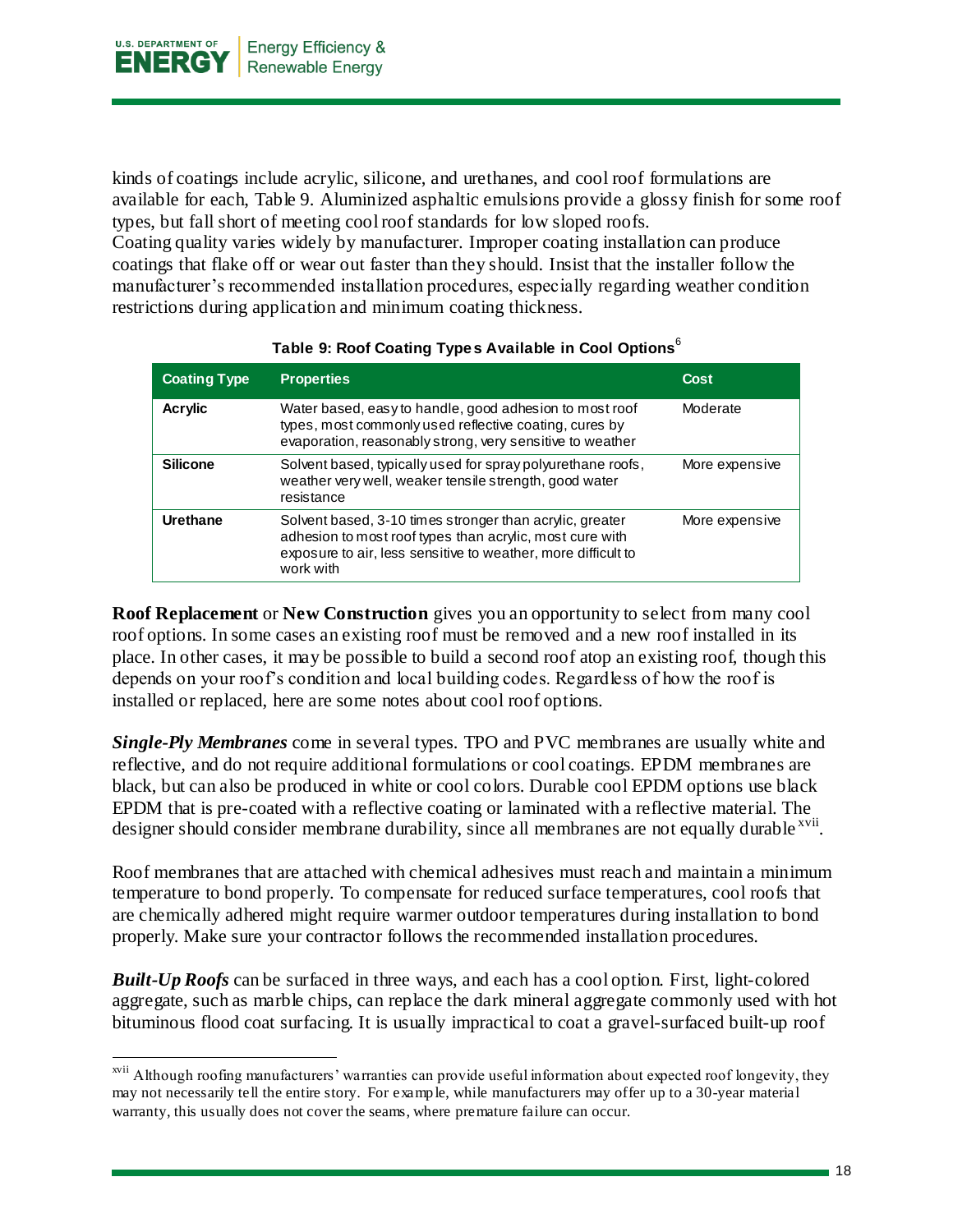

l

with a cool coating. Doing so requires the removal of the non-embedded gravel, which may affect the roof's fire rating. Second, reflective aluminum pigments can be added, at some cost, to an asphalt-coated smooth surface, however these have a low thermal emittance and are not cool. To make this surface cool requires an additional cool coating. Finally, cap sheets with white mineral granules can be substituted for those with dark mineral surface, also at a small premium.

*Modified Bitumen* roofs should have protective coatings to provide heat resistance, ultraviolet resistance, and fire resistance. SBS modified roofs<sup>xviii</sup> must be coated to prevent rapid ozone and UV degradation. APP modified roofs<sup>xix</sup> may be left unsurfaced, but this is not recommended because irregular surface cracks can develop that lead to premature aging. The protective surfacing layer can be made of aggregate, mineral, metal foil laminate, or smooth surfaced with a liquid coating. If a large amount of protective granules fall off, recoating becomes necessary.

*Metal Roofs* are often coated with Fluoropolymer- or Silicone-Polyester based paints, and many colors can achieve cool roof performance. Some manufacturers offer cool colors almost exclusively, since lower surface temperatures reduce color fading and cost premiums for the reflective pigments are modest. Unpainted metal roofs tend to have a high reflectance but a low thermal emittance, which prevents them from being considered cool in low slope applications.

*Spray Polyurethane Foam* roofs are typically coated and periodically re-coated with reflective coatings to protect the foam from UV and water damage. As with membrane roofs, there are many suitable cool roof coatings for spray foam roofs, with acrylic being the most common. Some slightly pitched foam roofs cannot be white according to building appearance ordinances, so gray or tan colors may be used instead.

*Asphalt Shingles* are not typically coated in the field and doing so may void the manufacturer's warranty. If you have asphalt shingles and wish to make your roof cool, you may need to replace the shingles with reflective shingles. In such cases, it may be more cost effec tive to wait until the shingles reach the end of their service life before replacing them with cool shingles. Other shingles, like those made from wood, polymer, or metal, can be coated to achieve cool roof status.

*Tile Roofs* may retain their color or not with aging depending on the type of tile. The color of clay tiles depends on naturally occurring chemicals and minerals in the clay. The surface of clay tiles may be altered by glazing the tiles during the manufacturing process. Concrete tiles can receive a surface coating after being produced, or color can be dispersed throughout the tile as it is produced (color through). The color of roofing slate depends on its chemical and mineral makeup. *Weathering* slate exhibits color changes as it weathers, while *permanent* or *unfading* slate retains its color with weathering. Selecting cool roof tiles that retain their surface properties can yield better lifetime energy savings.

xviii SBS stands for Styrene Butadiene Styrene. SBS modified bitumen roofs have a flexible, rubber-like quality.

<sup>&</sup>lt;sup>xix</sup> APP stands for Atactic Polypropylene. APP modified bitumen roofs have a more rigid, plastic-like quality.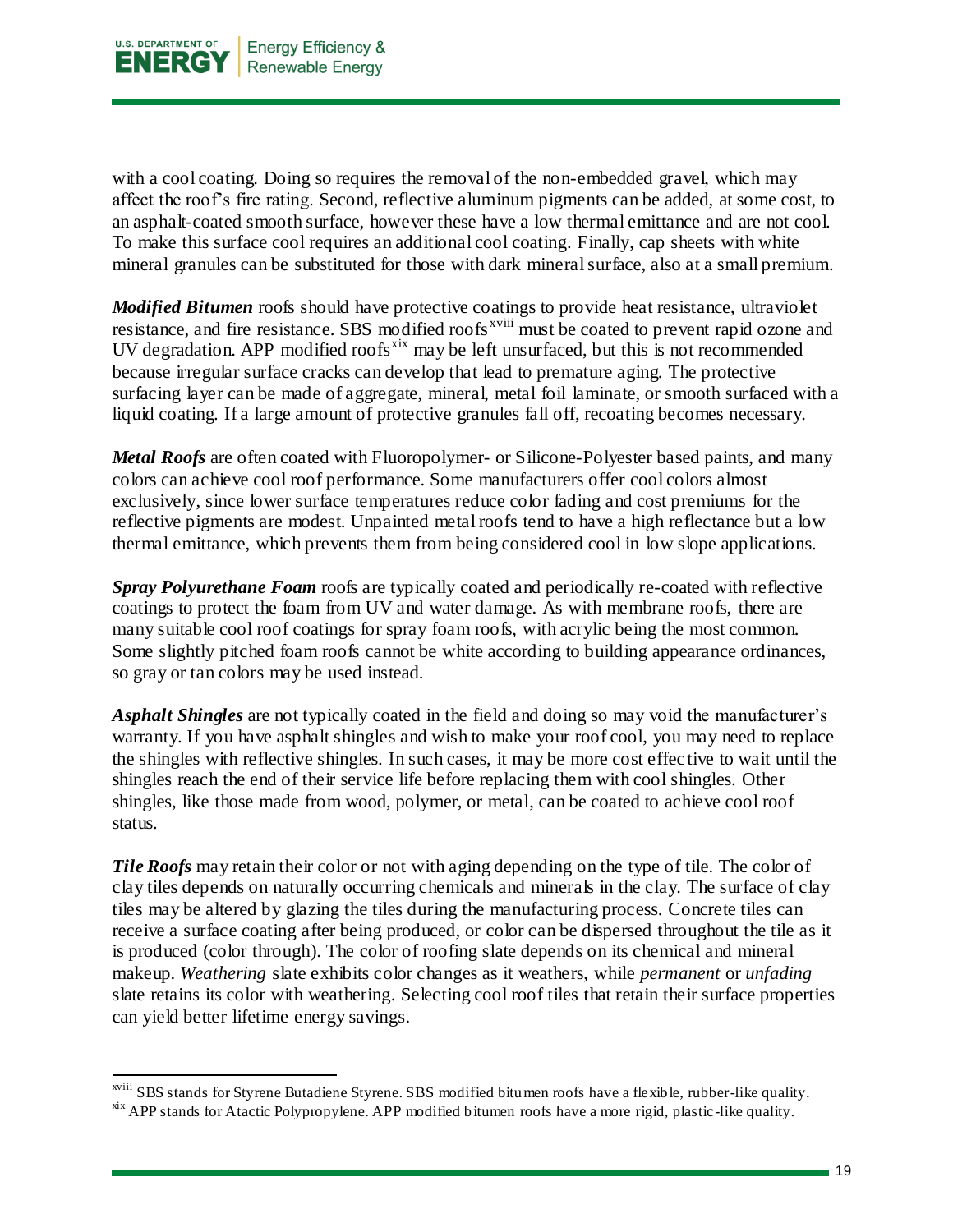

**Cool Roof Maintenance** As a cool roof becomes dirty from pollution, foot traffic, winddeposited debris, ponded water, and mold or algae growth, its reflectance will decrease, leading to higher temperatures. Especially dirty roofs may perform substantially worse than product labels indicate. Dirt from foot traffic may be minimized by specifying designated walkways or by limiting access to the roof. Steep sloped roofs have less of a problem with dirt accumulation because rainwater can more easily wash away dirt and debris. Some cool roof surfaces are "selfcleaning" which means they shed dirt more easily and may better retain their reflectance. Cleaning a cool roof can restore solar reflectance close to its installed condition. Always check with your roof manufacturer for the proper cleaning procedure, as some methods may damage your roof. While it is generally not cost effective to clean a roof just for the energy savings, roof cleaning can be integrated as one component of your roof's routine maintenance program. It is therefore best to estimate energy savings based on weathered solar reflectance values rather than clean roof values.

## <span id="page-19-0"></span>**Precautions & Considerations**

Although cool roofs have been used successfully for many years, their use is growing and cool roofs are now being installed in a wider range of climates. There are some important questions about the durability of cool roof systems in certain applications.

#### <span id="page-19-1"></span>Condensation, Moisture, and Ice

Designing a roof that can withstand and control moisture is essential since uncontrolled moisture could cause damage to the roof or the building. The following considerations illustrate how cool roofs handle moisture differently than dark roofs.

Ponding occurs when water, typically from rain, accumulates in pools on the roof. This happens when a roof has insufficient slope (caused by poor design or damage) or drain blockage. It takes longer for ponded water to evaporate from a cool roof due to its lower temperature. If your cool roof cannot tolerate ponding, it may be necessary to inspect the roof more frequently to prevent damage or leaks.

Moisture from the indoor air can also condense *within* roof materials. If allowed to accumulate over months or years, moisture could damage those materials. Ordinarily, heat from the sun dries out building materials during the daytime and throughout the summer. In consistently hot climates, like Phoenix, AZ (Climate Zones 1-3 in Figure 8), there is little risk for this kind of moisture build-up.<sup>7</sup> In colder climates, like Chicago or Alaska (Climate Zones 5-8 in Figure 8), there is less heat available to dry out the roof and more opportunities for condensation to occur. Without proper design, both dark and cool roofs can accumulate moisture in colder climates. Cool roofs maintain lower temperatures than dark roofs, and so they may provide less heat to dry out moisture. Potentially, this could make a cool roof more susceptible to moisture accumulation when used in colder climates. While this issue has been observed in both cool and dark roofs in cold climates,<sup>8</sup> the authors are not aware of any data that clearly demonstrate a higher occurrence in cool roofs. The potential for persistent moisture levels to arise in different roof designs and climates is the subject of ongoing research.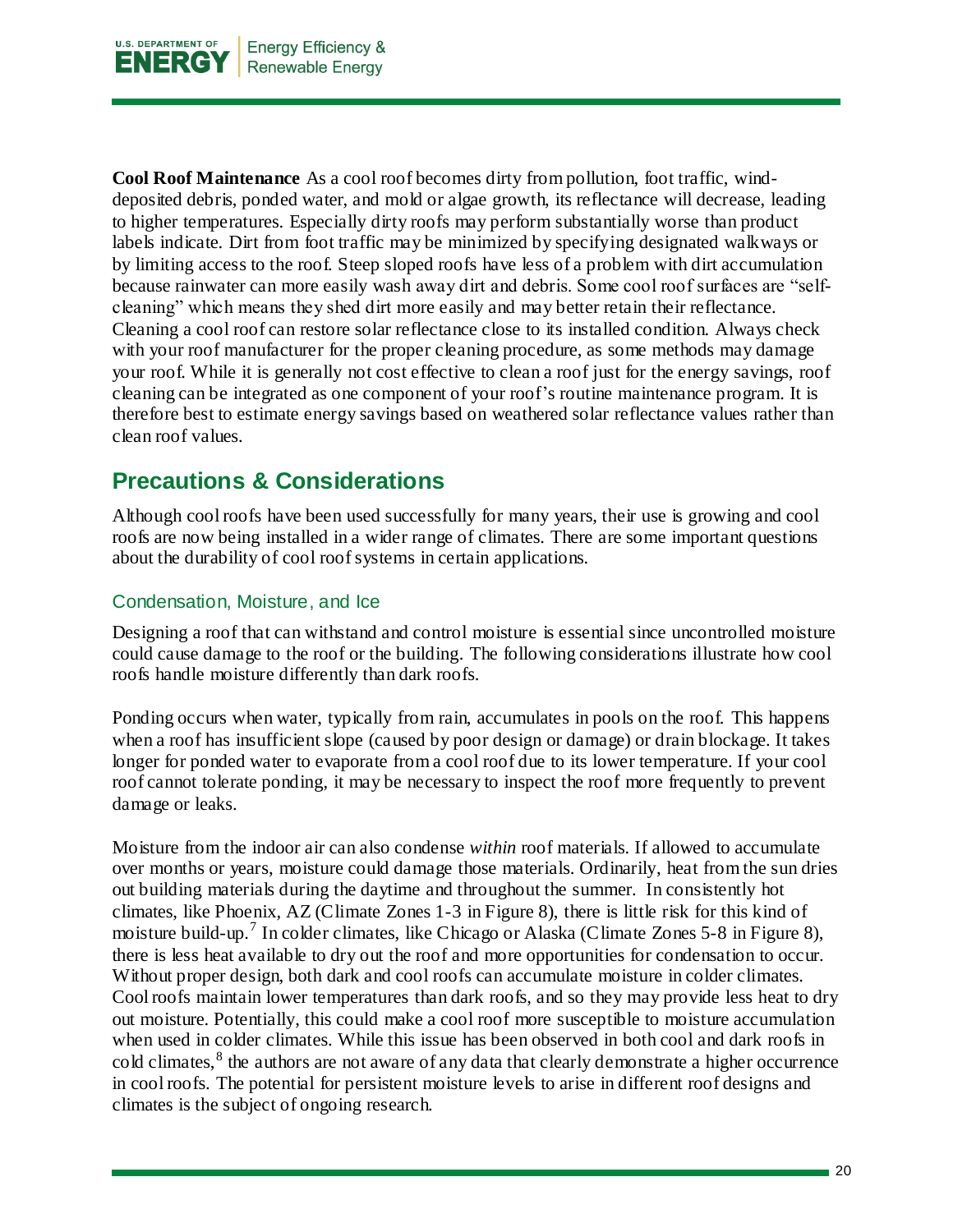

#### <span id="page-20-0"></span>Mind Your Surroundings

l

Cool roofs must be considered in the context of your surroundings. It is relatively easy to specify a cool roof and predict energy savings, but some thinking ahead can prevent other headaches. Ask this question before installing a cool roof: *Where will the reflected sunlight go?*

A bright, reflective roof could reflect light and heat into the higher windows of taller neighboring buildings. In sunny conditions, this could cause uncomfortable glare and unwanted heat for you or your neighbors. Excess heat caused by reflections increases air conditioning energy use, negating some of the energy saving benefits of the cool roof.

#### Highly Energy Efficient Buildings and Rooftop Solar Equipment

Cool roofs may add only marginal energy savings to buildings that are already highly energy efficient. Highly efficient buildings are often well insulated to minimize the flow of heat through the walls and roof. This helps the occupied space stay cool in summer and warm in winter, regardless of the roof's surface temperature. However, dark roofs on well-insulated buildings can become very hot, so cool roofs help achieve the environmental benefits associated with lower roof temperatures. Keeping a roof cool may also extend its lifetime.

Solar energy systems, such as photovoltaic (PV) panels and solar thermal collectors, absorb solar energy and can become hot in the sun. Solar equipment mounted flush with the roof's surface can act like a dark roof, transmitting heat to the building and increasing air conditioning demand. Physical gaps between the solar equipment and roof can reduce this effect, since airflow through the gap can remove some of the heat that would otherwise flow into the roof. On permanently shaded portions of the roof, the roof's solar reflectance does not affect air conditioning demand. This includes regions of the roof that are completely shaded by solar panels  $^{xx}$ .

Some newer thin-film PV modules can be integrated directly with roofing materials. They may meet current cool roof requirements for steep sloped roofs<sup>9</sup> but do not satisfy the more stringent standards for low sloped roofs.

xx Some newer types of solar equipment, such as PV tubes, can also collect solar energy reflected from roof surfaces. These systems generally do not completely shade the underlying roof space. Instead, they rely on a reflective roof surface to collect sunlight on the underside of the tubes.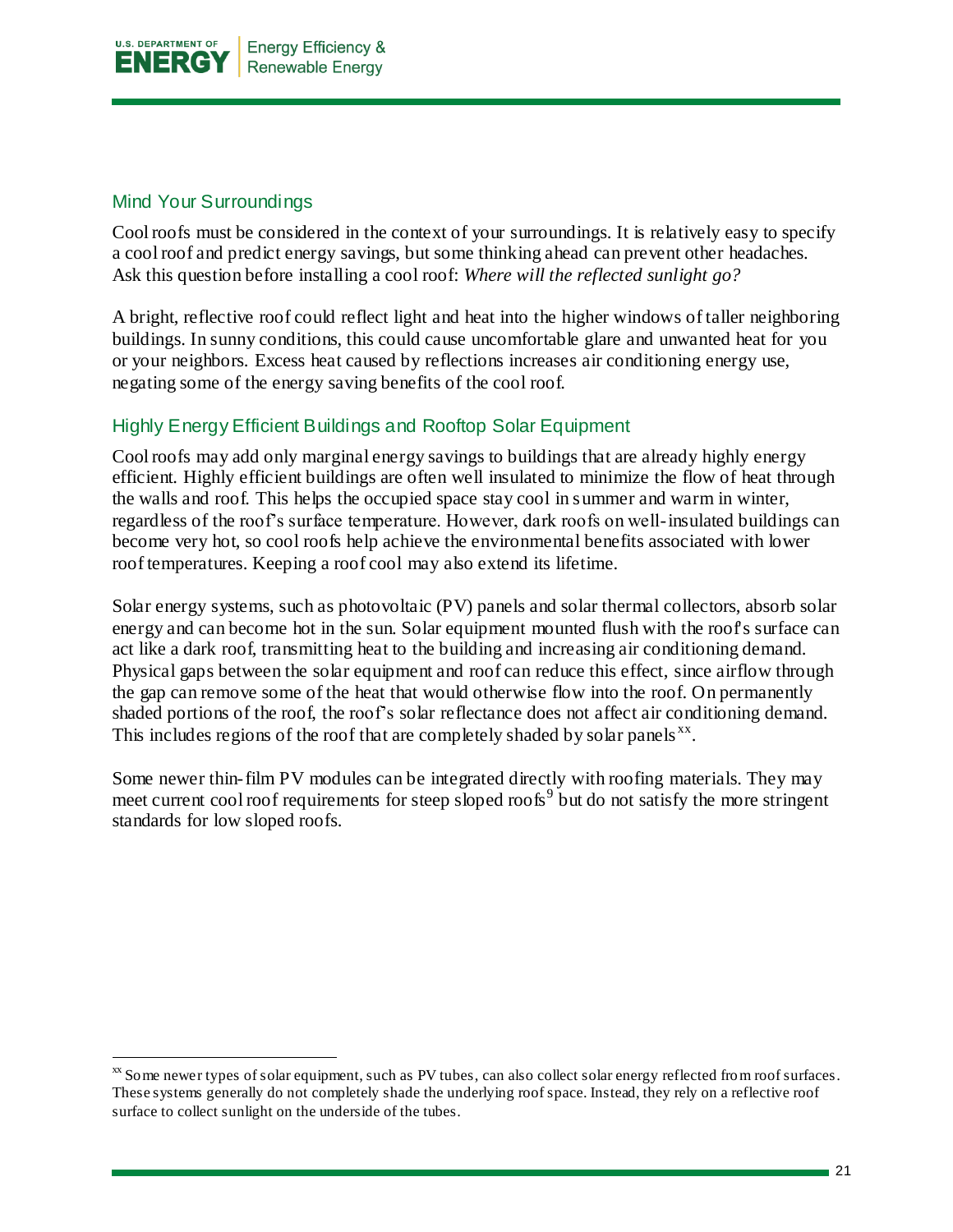

### <span id="page-21-0"></span>**Resources**

Additional information about cool roof benefits, applications, incentives, and policy can be found at the organizations and links listed below.

#### <span id="page-21-1"></span>Energy & Cost Savings Calculator

**Roof Savings Calculator** [http://www.roofcalc.com](http://www.roofcalc.com/)

#### <span id="page-21-2"></span>Industry Associations

**Asphalt Roofing Manufacturers Association** 750 National Press Building 529 14th Street, NW Washington, DC 20045 Phone: (202) 207-0919 [http://www.asphaltroofing.org](http://www.asphaltroofing.org/)

#### **Center for Environmental Innovation in Roofing** 816 Connecticut Ave., NW, 5<sup>th</sup> Floor

Washington, DC 20006 Phone: (866) 928-2347 [http://www.roofingcenter.org](http://www.roofingcenter.org/)

#### **Cool Metal Roofing Coalition** 680 Andersen Drive Pittsburgh, PA 15220

Phone: (412) 922-2772 [http://www.coolmetalroofing.org](http://www.coolmetalroofing.org/)

#### **Metal Building Manufacturers Association**

1300 Sumner Ave. Cleveland, OH 44115-2851 Phone: (216) 241-7333 [http://www.mbma.com](http://www.mbma.com/)

#### **Metal Construction Association**

4700 W. Lake Avenue Glenview, IL 60025 Phone: (847) 375-4718 [http://www.metalconstruction.org](http://www.metalconstruction.org/)

#### **Metal Roofing Alliance**

E. 4142 Hwy 302 Belfair, WA 98528 Phone: (360) 275-6164 [http://www.metalroofing.com](http://www.metalroofing.com/)

#### **National Roofing Contractors Association**  10255 W. Higgins Road, Suite 600 Rosemont, IL 60018-5607 Phone: (847) 299-9070 [http://www.nrca.net](http://www.nrca.net/)

#### **Reflective Roof Coating Institute**

400 Admiral Boulevard Kansas City, MO 64106 Phone: (816) 221-1297 [http://www.therrci.org](http://www.therrci.org/)

#### **Roof Coating Manufacturers Association**

750 National Press Building 529 14th Street, NW Washington, DC 20045 Phone: (202) 207-0919 [http://www.roofcoatings.org](http://www.roofcoatings.org/)

#### **Roof Consultants Institute**

1500 Sunday Drive, Suite 204 Raleigh, North Carolina 27607 Phone: (800) 828-1902 or (919) 859-0742 [http://www.rci-online.org](http://www.rci-online.org/)

#### **Single Ply Roofing Industry** 411 Waverley Oaks Road, Suite 331B

Waltham, MA 02452 Phone: (781) 647-7026 [http://www.spri.org](http://www.spri.org/)

#### **Tile Roofing Institute**

230 East Ohio St., Suite 400 Chicago, IL 60611 Phone: (312) 670-4177 [http://www.tileroofing.org](http://www.tileroofing.org/)